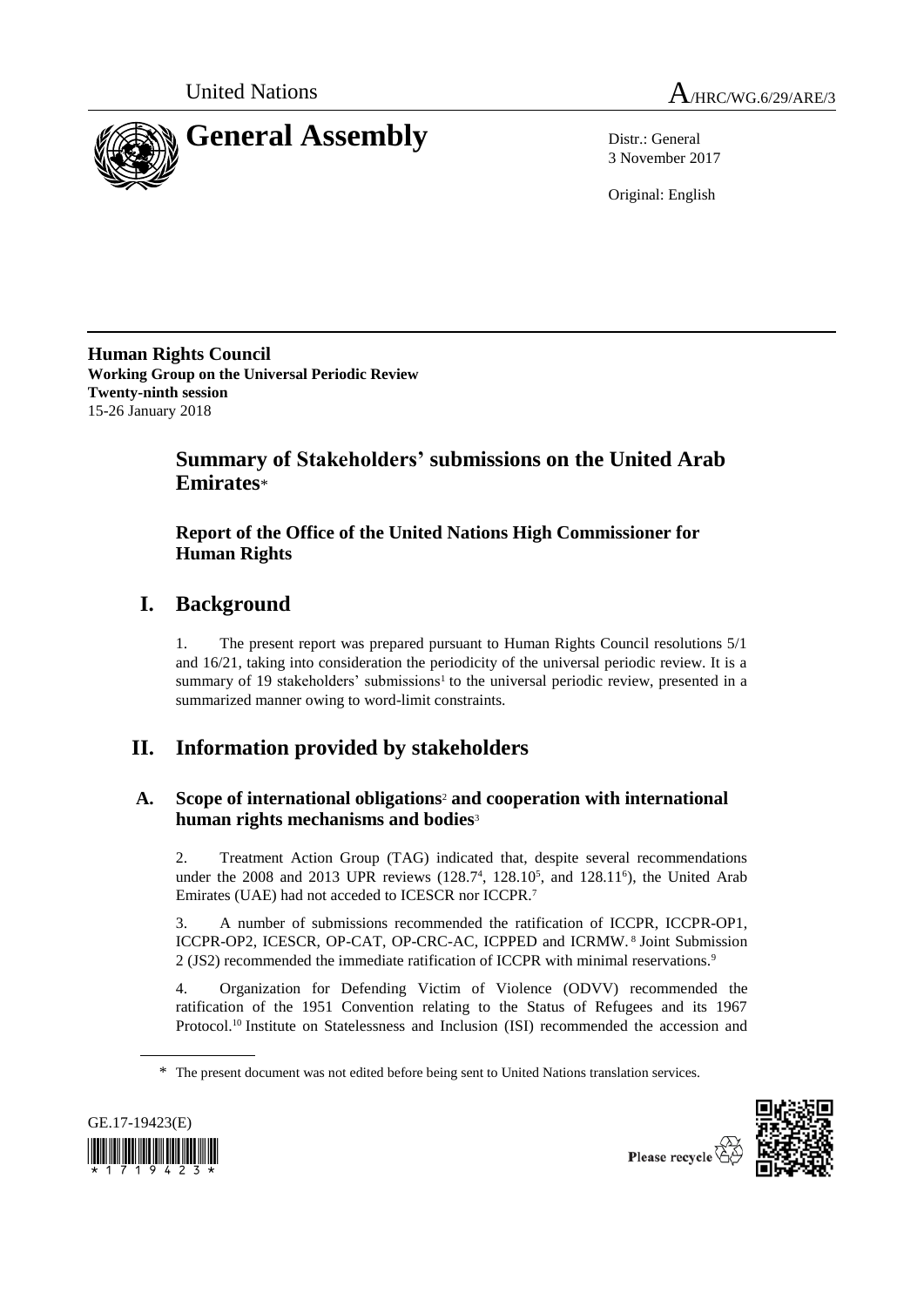full implementation of the 1954 and 1961 Statelessness Conventions.<sup>11</sup> Human Rights Watch (HRW) recommended the ratification of the ILO Domestic Workers Convention and aligning national laws to the treaty.<sup>12</sup>

5. Access Now (AccessNow) and JS2 recommended extending a standing invitation to the special procedures.<sup>13</sup>

6. AccessNow recommended improving cooperation with the United Nations human rights treaty bodies. <sup>14</sup> Alkarama Foundation (Alkarama) recommended submitting the overdue report to the Committee against Torture.<sup>15</sup>

7. International Centre for Justice and Human Rights (ICJHR) recommended the withdrawal of reservations on Articles 20 and 30 of CAT.<sup>16</sup> ISI and Global Campaign for Equal Nationality Rights (GCENR) recommended removing reservations to CEDAW, in particular Article 9.<sup>17</sup>

### **B. National human rights framework**<sup>18</sup>

8. Alkarama stated that, despite the commitment to establish a National Human Rights Institution (NHRI) in accordance with the Paris Principles, no such body had been put into place to date.<sup>19</sup> ICJHR recommended establishing an NHRI in accordance with the Paris Principles with its mandate to monitor and examine allegations of human rights violations.<sup>20</sup> Arab Federation for Human Rights (AFHR) and Joint Submission 1 (JS1) recommended the establishment of an independent NHRI with a focus on women's rights and gender equality. 21

9. Alkarama noted the establishment of a consultative Human Rights Committee within the Federal National Council. This permanent parliamentary Committee was mandated, *inter alia*, with giving its opinion on the compliance of draft laws with the Constitution, national legislation and international obligations of the UAE. However, Alkarama indicated that it either lacked independence or could easily be discarded, given its mere consultative nature.<sup>22</sup>

10. Alkarama stated that the human rights department within the Ministry of Interior was concerned with including human rights programmes in the curricula of police institutes and monitoring its compliance with human rights regulations as well as receiving complaints related to human rights violations. However, there was very little information on the activity of the department and its capacity to independently and effectively investigate human rights complaints.<sup>23</sup>

### **C. Implementation of international human rights obligations, taking into account applicable international humanitarian law**

#### **1. Cross-cutting issues**

#### *Equality and non-discrimination*<sup>24</sup>

11. Americans for Democracy and Human Rights in Bahrain (ADHRB) stated that many of the provisions in Federal Law No. 2 of 2015, known informally as the anti-discrimination law, were vaguely worded and could be used to target free expression. Article 6, for example, allowed for a prison sentence of up to five years for anyone "who commits any act of discrimination of any form by any means of expression or by any other means." Furthermore, the law failed to protect individuals from discrimination on the basis of gender or sexual orientation.25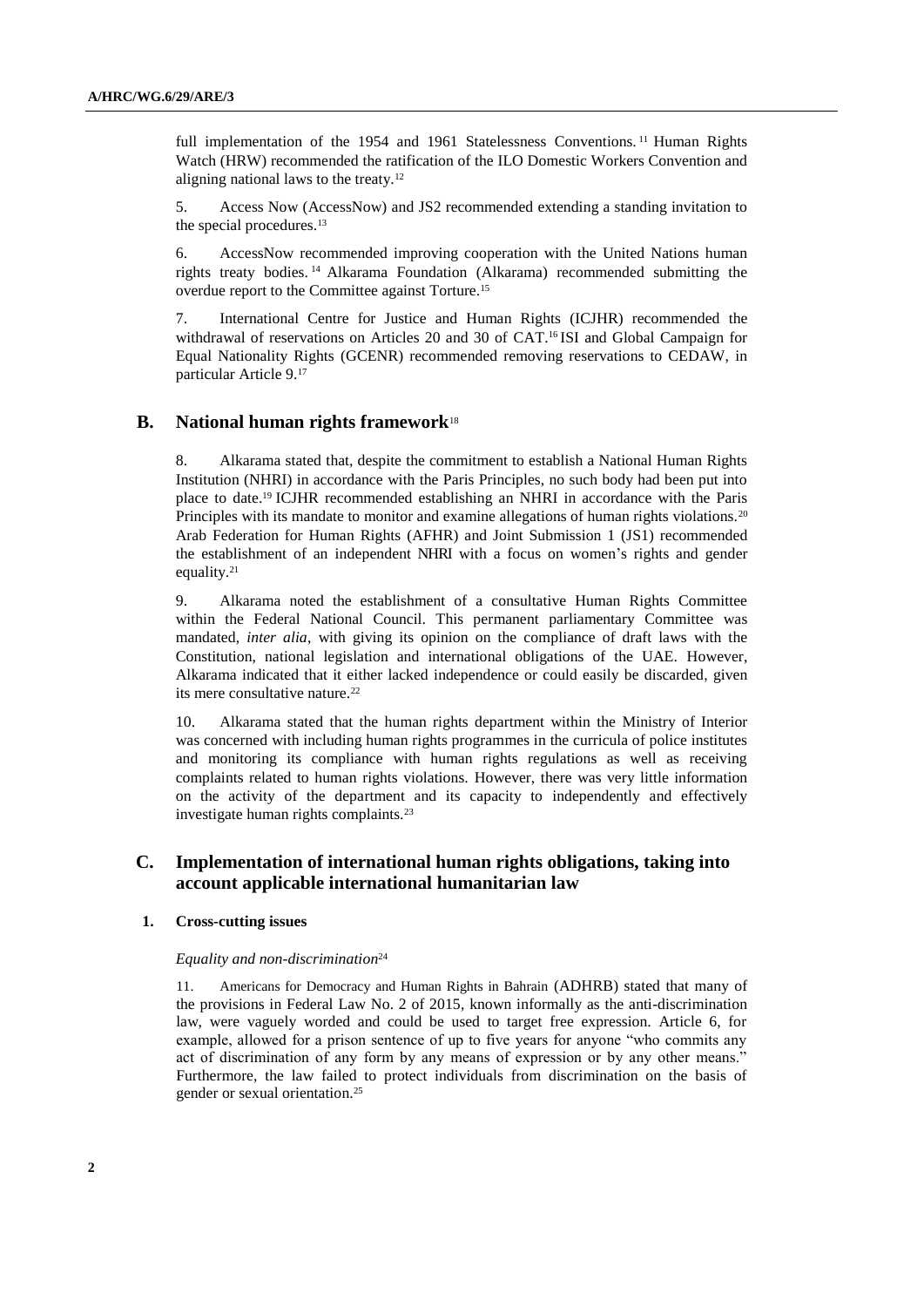12. HRW stated that Article 356 of the Penal Code criminalizing "indecency" was used by courts to convict and sentence people for "moral" offenses, including same-sex relations. Furthermore, different emirates within the UAE had laws that criminalized samesex sexual relations, including Abu Dhabi where "unnatural sex with another person" could be punished with up to 14 years in prison, and Dubai, which imposed 10 years of imprisonment for sodomy. The UAE rejected recommendations it received in 2012 to decriminalize consensual same-sex marriage.<sup>26</sup>

#### *Development, the environment, and business and human rights*<sup>27</sup>

13. ODVV expressed concern about the construction work in the UEA to create manmade islands. According to ODVV, it did not pay sufficient attention to the protection of bio-diversity. The most disastrous environmental impacts included threat to the security of migrating birds, destruction of live coral cover, change of natural water flow and destruction of natural seabed.<sup>28</sup>

#### *Human rights and counter-terrorism*<sup>29</sup>

14. ADHRB indicated that the UAE had received recommendation 128.150 <sup>30</sup> and 128.157<sup>31</sup> to cooperate with the United Nations in order to ensure that counterterror efforts respect human rights and fundamental freedoms, including by allowing a visit by the Special Rapporteur on the promotion and protection of human rights while countering terrorism. However, the UAE had not invited the Special Rapporteur, despite his outstanding requests.<sup>32</sup>

15. HRW, Front Line Defenders (FLD), ICJHR and JS2 expressed serious concern about [Federal Law No.7](http://ejustice.gov.ae/downloads/latest_laws2014/LNME-FED-LAW-7-2014.pdf) of 2014 on Combating Terrorism Crimes. <sup>33</sup> HRW stated that the law provided for the death penalty for people whose activities were found to "undermine national unity or social peace," neither of which were defined in the law. <sup>34</sup> JS2 made similar observations.<sup>35</sup> FLD stated that the law provided to the authorities with broad powers to prosecute peaceful critics, political dissidents and human rights defenders and declare them terrorists.<sup>36</sup> Alkarama noted that the law provided an extremely broad and vague definition of terrorism<sup>37</sup> and, under this law, the custody period could be extended by renewable three-month periods without the detainee having to be brought before a judge.<sup>38</sup>

16. Alkarama furthermore stated that the law prescribed for the detention of individuals in Munasaha Centres. The transfer of individuals was initiated by a judgment issued by the Court and upon a request of the prosecution, yet basing the detention on an administrative decision by the authorities as opposed to a judicial decision, and thus denying individuals the right to challenge the legality of detention.<sup>39</sup>

#### **2. Civil and political rights**

*Right to life, liberty and security of person*<sup>40</sup>

17. ADHRB stated that the UAE had rejected eight recommendations to abolish or institute a moratorium on the death penalty. It had carried out the execution of one prisoner in 2014 and another in 2015, and the courts had continued to issue death sentences.<sup>41</sup>

18. Reprieve noted that the UAE had not complied with the recommendation to reduce the number of crimes where the death penalty could be imposed.<sup>42</sup> The UAE retained the death penalty for non-violent drug offences under Federal Law No.14 on the Control of Narcotic and Psychotropic Substances of 1995. In 2016, amendment to the law had created a new offence that carried the death penalty.<sup>43</sup>

19. ADHRB indicated that, though the UAE had not accepted its numerous secondcycle recommendations to abolish the death penalty, a provision in the anti-terror law [\(Federal Law No.7](http://ejustice.gov.ae/downloads/latest_laws2014/LNME-FED-LAW-7-2014.pdf) of 2014) prevented the UAE from making progress on recommendation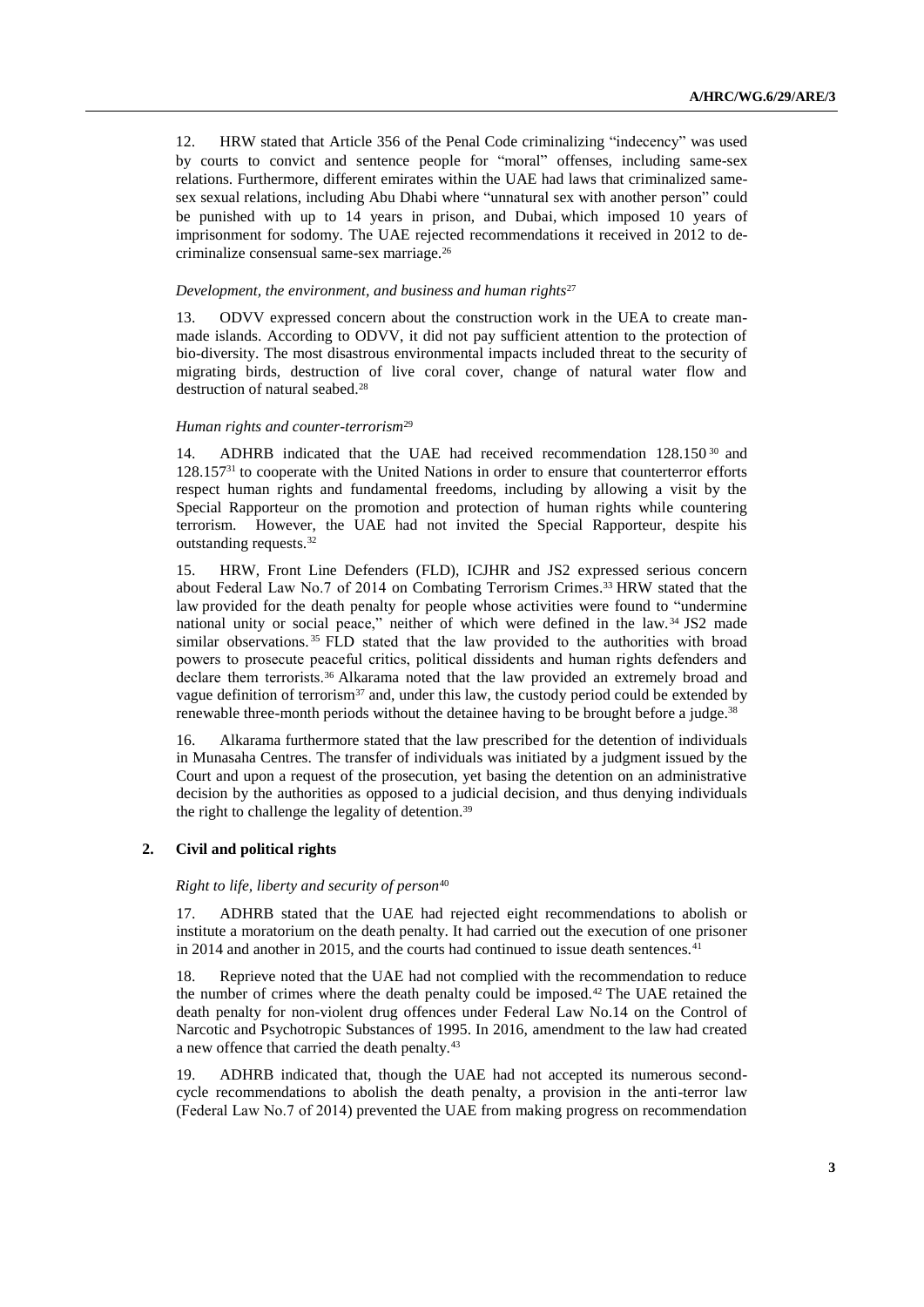128.130<sup>44</sup> to "reduce the number of crimes where the death penalty can be imposed," which the government supported.<sup>45</sup> Reprieve also indicated that the anti-terror law created several new offences that carried the death penalty. The law also allowed for the death penalty to be handed down for offences proscribed in the Penal Code when committed with "terrorist intent."46

20. Alkarama noted that, in December 2016, Law No. 7 of 2016 amending the Penal Code was passed, expanding the application of the death penalty to more than 16 articles. $47$ According to Alkarama, the new law provided the death penalty for a wide array of crimes and failed to comply with the international norm of applying the death penalty only for the most "serious crimes".<sup>48</sup> Alkarama furthermore stated that the new law also called for the application of the death penalty or life in prison with regard to the establishment or the participation in certain organisations, which violated the right to life, while simultaneously restricting the right of freedom of assembly and association. <sup>49</sup> JS2 expressed similar concern.<sup>50</sup>

21. According to HRW, the UAE arbitrarily detained, and in some cases, forcibly disappeared, individuals, who criticized the authorities, and its security forces faced allegations of torturing detainees both in the UAE and in Yemen. The UAE accepted just two recommendations related to the issue of torture during its 2012 UPR, but noted those proposing a standing invitation to the Special Rapporteur on Torture, or calling for ratification of OP-CAT.<sup>51</sup>

22. HRW continued that the UAE was a member of the coalition that had conducted aerial and ground operations in Yemen since March 2015. The UAE also ran at least two informal detention facilities, and its officials appeared to have ordered the continued detention of people despite release orders, and forcibly disappeared people, including reportedly moving high-profile detainees outside Yemen. <sup>52</sup> Reprieve also noted very serious allegations about the torture and ill treatment of individuals arbitrarily detained in such centres. According to Reprieve, the UAE had also been implicated in the alleged rendition of individuals from Yemen to other country.<sup>53</sup>

23. ADHRB stated that the UAE had accepted  $128.131^{54}$  and  $128.132^{55}$  to end torture and improve accountability, but it had failed to fully implement either of them.<sup>56</sup>

24. Alkarama stated that, since the last UPR, and despite the UAE's accession to CAT, torture had still not been eradicated. Indeed, in 2013, in the aftermath of the "UAE 94" trial, numerous consistent allegations of torture in detention had emerged.<sup>57</sup> HRW raised similar concern.<sup>58</sup> Reprieve was particularly concerned with the use of torture by the police to obtain confessions later relied upon at trial to secure death sentences.<sup>59</sup> Alkarama raised similar concern.<sup>60</sup>

25. Reprieve indicated that there was no separate act that dealt exclusively with torture and ill-treatment. The UAE had not incorporated CAT's definition of torture in its domestic legislation, nor had it defined acts of physical or psychological torture. Further, there were no clearly defined sanctions against perpetrators of torture. <sup>61</sup> There were no publicly available statistics on the number of complaints lodged against State agents for acts of torture, the number of investigations carried out, nor the number of criminal proceedings initiated against perpetrators.<sup>62</sup>

26. International Campaign for Freedom in the UAE (ICFUAE) expressed concern about conditions of detention at Al-Rezin prison. It noted raids by prison guards in March 2017, when they had stormed the cells of prisoners held in ward no. 7, a section holding prisoners of conscience. According to ICFUAE, the prison authorities had instructed guards to conduct an unannounced strip search of prisoners.<sup>63</sup>

27. Alkarama stated that State Security Forces, which were under the direct control of the Ministry of Interior and operated without judicial oversight, continued to arrest lawyers, professors, human rights defenders and anyone critical of the Government, without a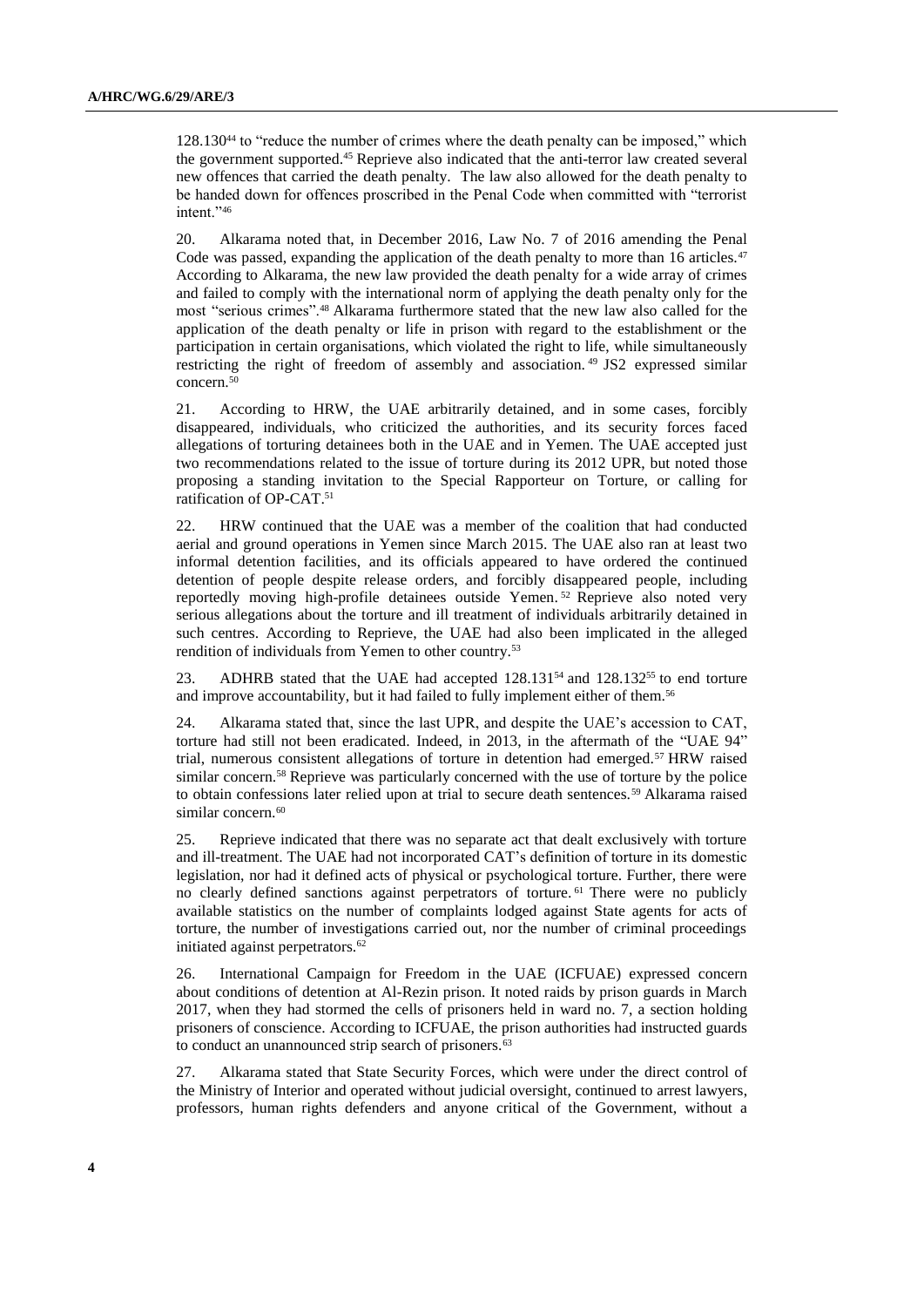warrant or informing the individuals of the reason for their arrest.<sup>64</sup> Alkarama noted that, upon arrest, the victims were brought to an unknown location and kept for extended periods of time in secret detention. Moreover, individuals were subjected to physical and psychological torture in order to obtain a self-incriminating statement, which would consequently be used as evidence during proceedings.<sup>65</sup>

28. ICFUAE stated that family members of prisoners had been subject to harassment, threats, and even arrest. Families had reported travel bans, arbitrary arrests, detentions and prosecutions, refused security clearance for employment or denied access to higher education. There had also been reports of prisoners' families' bank accounts being frozen. In a few cases, detainees' relatives had been deported or stripped of their citizenship. 66 ICJHR expressed similar concern.<sup>67</sup>

#### *Administration of justice, including impunity, and the rule of law*<sup>68</sup>

29. According to Reprieve, in October 2016, Law No.14 of 1995 was amended by Law No.8 of 2016, and Article 65 (3) gave the Federal Court in Abu Dhabi exclusive jurisdiction to hear cases where the defendant faced the death penalty for drug offences. Consequently, the Prosecution services had been transferring pre-trial detainees facing the death penalty for drug offences from various emirates to Abu Dhabi, which resulted in excessive pre-trial detention while prisoners waited for their case to be transferred to the federal jurisdiction.<sup>69</sup>

30. FLD stated that the rights to a fair trial and due process of human rights defenders had been widely violated. The authorities had regularly detained them in secret locations, in incommunicado detention and solitary confinement, without access to their lawyers or families. Moreover, lawyers were often intimidated out of representing human rights defenders. 70

31. Reprieve noted numerous capital trials where due process and fair trials rights had not been strictly adhered to. Failure to do so in cases involving the death penalty would render any death sentence unlawful, and any execution in violation of the right to life.<sup>71</sup>

32. Reprieve was particularly concerned with access to court-appointed lawyers and the provision of legal aid in capital trials. According to the survey conducted by Retrieve, prisoners explained that, although they had been informed that a lawyer had been appointed, they never met any such lawyer. In other instances, proceedings were repeatedly stalled or delayed because the courts had been unable to find lawyers. In other cases, court appointed lawyers had withdrawn.<sup>72</sup>

33. ICFUAE noted the "UAE94" case, which remained the biggest case of mass trial of activists, academics, lawyers, and peaceful dissenters. The trial, which had concluded in July 2013, convicted 69 of the defendants, including eight of whom had been tried *in absentia.* They were sentenced to between seven to 15 years in prison in a trial that had failed to meet the international standards for a fair trial. Several violations had been found to have taken place during the arrest, interrogations, detention, and trial of the defendants. These included being kept up to one year in incommunicado detention, the lack of legal representation, the alleged use of torture and forced confessions, and the denial to appeal.<sup>73</sup> Alkarama expressed similar concern. 74

#### *Fundamental freedoms*<sup>75</sup>

34. ADF International indicated that the Constitution provided for the guarantee of freedom of religion, but that it also provided that Islam was the State religion and that all citizens of the country were Muslims by definition. Religious freedom and practice was restricted where its exercise might negatively impact Islam. Non-Muslims were able to worship relatively freely, but sharing one's faith openly and publicly with Muslim citizens was prohibited.76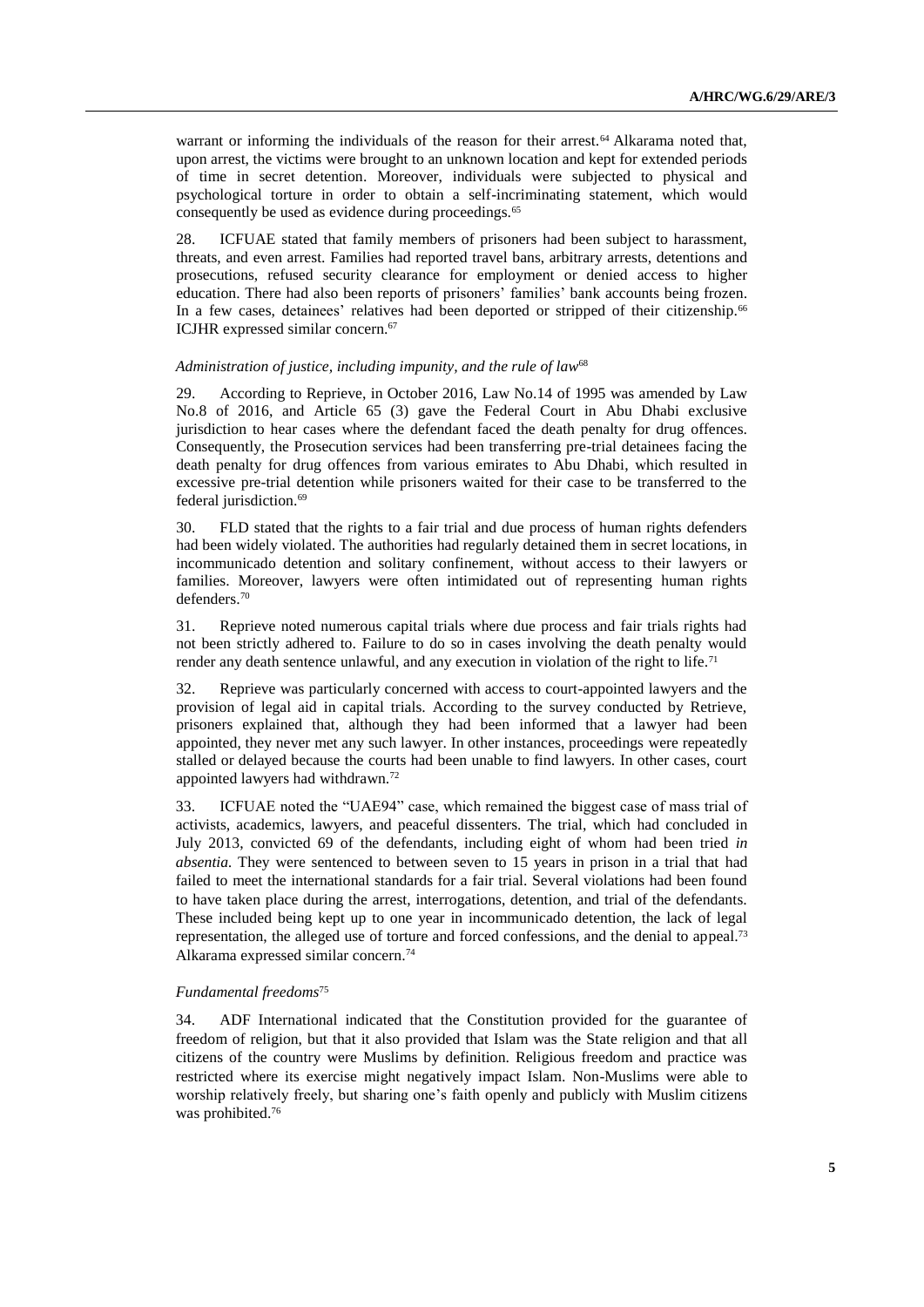35. JS2 indicated that the UAE had not taken effective measures to implement recommendations relating to freedom of expression and access to information.<sup>77</sup> ADHRB stated that recommendation 128.111 to "enhance implementation of the constitutional provisions on freedom of expression"<sup>78</sup> had not been implemented, as the constitutional protections for freedom of expression, provided by Article 30, had been directly undermined by other legislation.<sup>79</sup>

36. FLD noted that the UAE had accepted a recommendation made by Austria concerning the protection of human rights defenders and journalists <sup>80</sup> and another recommendation made by Belgium on respecting freedom of expression and association<sup>81</sup>, however, FLD expressed its deep regrets that, in the years since, the persecution of human rights defenders had continued systematically.<sup>82</sup>

37. Alkarama stated that numerous peaceful activists had been prosecuted for "criticising" the Government on social media and that the authorities continued to detain prisoners of conscience convicted after unfair trials.<sup>83</sup> ICJHR stated that Law No. 7 of 2016 amending the Penal Code endangered the right to freedom of expression. Some articles could be used as a pretext to detain human rights defenders and restrict their freedom.<sup>84</sup> Alkarama expressed similar concern. <sup>85</sup> According to ICJHR, there were approximately 200 prisoners of conscience in the UAE.<sup>86</sup>

38. ADHRB stated that the UAE had not implemented UPR 2<sup>nd</sup> cycle recommendations to either repeal the 1980 Press and Publications Law or amend it to protect free expression, including 128.106<sup>87</sup>.<sup>88</sup> Alkarama expressed similar concern. <sup>89</sup> JS2 stated that restrictions on free speech imposed by the Press and Publications Law increased under Federal Law No. 5 of 2012 on Combating Cybercrimes. 90

39. Alkarama and FLD stated the accused persons in the case of "UAE94" had been imprisoned solely for peacefully exercising their fundamental right to freedom of expression, including online.<sup>91</sup>

40. ADHRB indicated that the UAE had not accepted recommendations to reform the cybercrime law, including 128.112<sup>92</sup> and 128.108<sup>93</sup> and failed to take any steps to bring the law in line with international standards. While the cybercrime law included provisions that purportedly sought to curb the spread of extremist content on the internet, it also gave the Government wide authority to monitor online communications and prosecute users for expressing dissident views. <sup>94</sup> Alkarama also noted that the cybercrime law, which criminalised defamation and provided for harsh prison sentences, was increasingly used to crackdown on peaceful dissent.<sup>95</sup> ICJHR stated that its vaguely worded provisions provided a legal basis to prosecute and jail people who used information technology to criticize senior officials, argue for political reform, or organize unlicensed demonstrations.<sup>96</sup> FLD and ICEUAE made similar observations. 97

41. ICFUAE expressed concern about a lack of legal framework that regulated and monitored the use of surveillance technology. According to ICFUAE, the cybercrime law contained regulations for non-state actors, but regulation of government interception and collection of citizens' data was merely non-existent.<sup>98</sup>

42. ADHRB also stated that the application of the cybercrime law directly contravened recommendations 128.105<sup>99</sup> and 128.117100, which called on the UAE to facilitate the work of human rights defenders and prevent the harassment of activists and journalists.<sup>101</sup>

43. ICJHR noted that, in March 2017, Ministerial Resolution No. 220 of 2017 had established a Federal Public Prosecution specialized in information technology crimes.<sup>102</sup> JS2 indicated that the Telecommunications Regulatory Authority was empowered to block websites that promoted terrorism, pornography and crime. However, the authority used the designation of "crime" to unwarrantedly block websites that carried content that was critical of the State or called for political reform.<sup>103</sup> FLD stated that the authorities used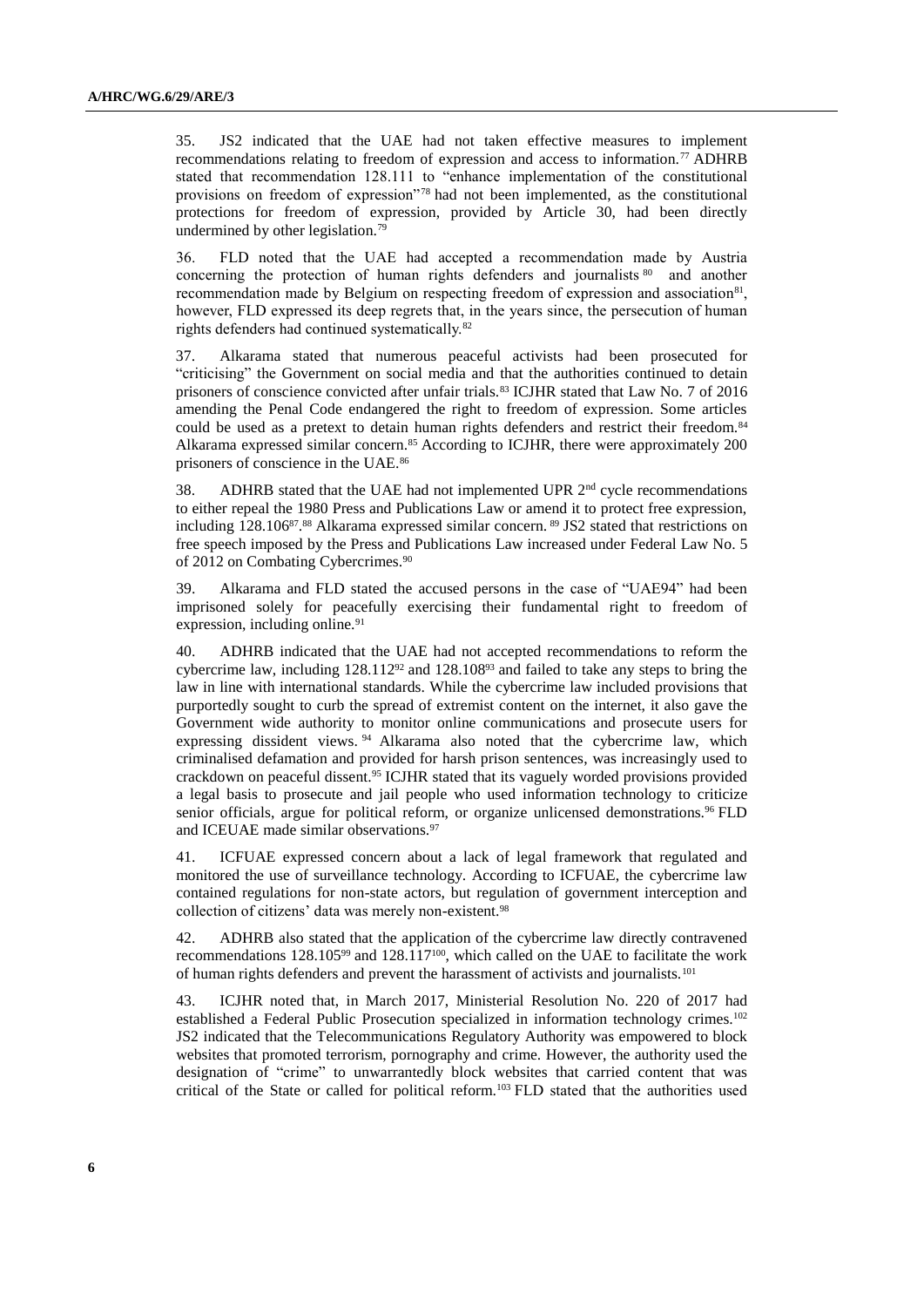sophisticated spyware and surveillance equipment to monitor human rights defenders and removed information from their computers.<sup>104</sup>

44. FLD continued that the ongoing political and diplomatic tension between the UAE and a neighbouring country had resulted in reinforced restrictions on freedom of expression and self-censorship among bloggers and journalists in the UAE. According to FLD, in June 2017, the UAE had [announced](https://www.washingtonpost.com/world/national-security/bahrain-and-uae-criminalize-sympathy-for-qatar/2017/06/08/ce74a666-4c70-11e7-9669-250d0b15f83b_story.html?utm_term=.fb509e7b7104) that any speech critical of the government's measures against this neighbouring country would be prosecuted as crimes.<sup>105</sup> ICFUAE indicated that restrictions on the right to work, education, travel, and freedom of expression had affected at least 13,300 people. Families had been separated as a result of the blockade as nationals of this neighbouring country were asked to leave the UAE.<sup>106</sup>

45. JS2 stated that the Constitution guaranteed the right to freedom of assembly "within the limits of the law". However, in practice, almost all protests were banned.<sup>107</sup>

46. JS2 reported that the UAE had not implemented any of the recommendations on freedom of association.<sup>108</sup> In the UAE, unionization of workers was illegal  $109$ , and participation in civil society organisations (CSOs) was limited to Emirati citizens as prescribed by Federal Law No. 6 of 1974 concerning Public Utility Associations. All founding and active members of CSOs should be holders of the nationality of the UAE.<sup>110</sup>

47. JS2 noted that, under the labour law, strikes might amount to criminal behaviour. Those participating in strikes faced suspension from work. In the case of foreign workers, striking carried the risk of deportation.<sup>111</sup>

48. FLD indicated that Federal Law No. 2 of 2008 on National Societies and Associations of Public Welfare granted the Government broad discretionary powers to deny the registration of new NGOs and dissolve established organisations or their boards of directors on vaguely defined grounds.<sup>112</sup>

#### *Prohibition of all forms of slavery*<sup>113</sup>

49. Global Detention Project (GDP) stated that all forms of human trafficking were forbidden under Federal Law no. 51 of 2006, however, that the law did not include protection from detention for victims of trafficking.<sup>114</sup> GDP recommended that the UEA ensure that trafficked persons are not criminalized and placed in immigration detention.<sup>115</sup> AFHR stated that there was a need to further create a balance between prevention, prosecution and protection and to consider the human rights of trafficked persons at the centre of any anti-trafficking measures and policies adopted.<sup>116</sup>

#### *Right to privacy and family life*<sup>117</sup>

50. AccessNow stated that the cybercrime law of 2012 contained overbroad language criminalizing legitimate expression. Likewise, the 2016 amendments to the law appeared to target technologies essential to the exercise of human rights online, including virtual private networks.<sup>118</sup> The law failed to meet international standards for the protection of the right to freedom of expression and had been used to harshly imprison internet users for protected expression, including peaceful and private conversations.<sup>119</sup>

#### **3. Economic, social and cultural rights**

#### *Right to work and to just and favourable conditions of work*<sup>120</sup>

51. AFHR stated that the limited number of field inspectors presented a challenge to ensure full compliance with labour laws. The number of inspectors employed by the Ministry of Labour to carry out field inspections was 367 whereas the number of establishments registered with the Ministry was more than 314,440, with more than four million employees.<sup>121</sup>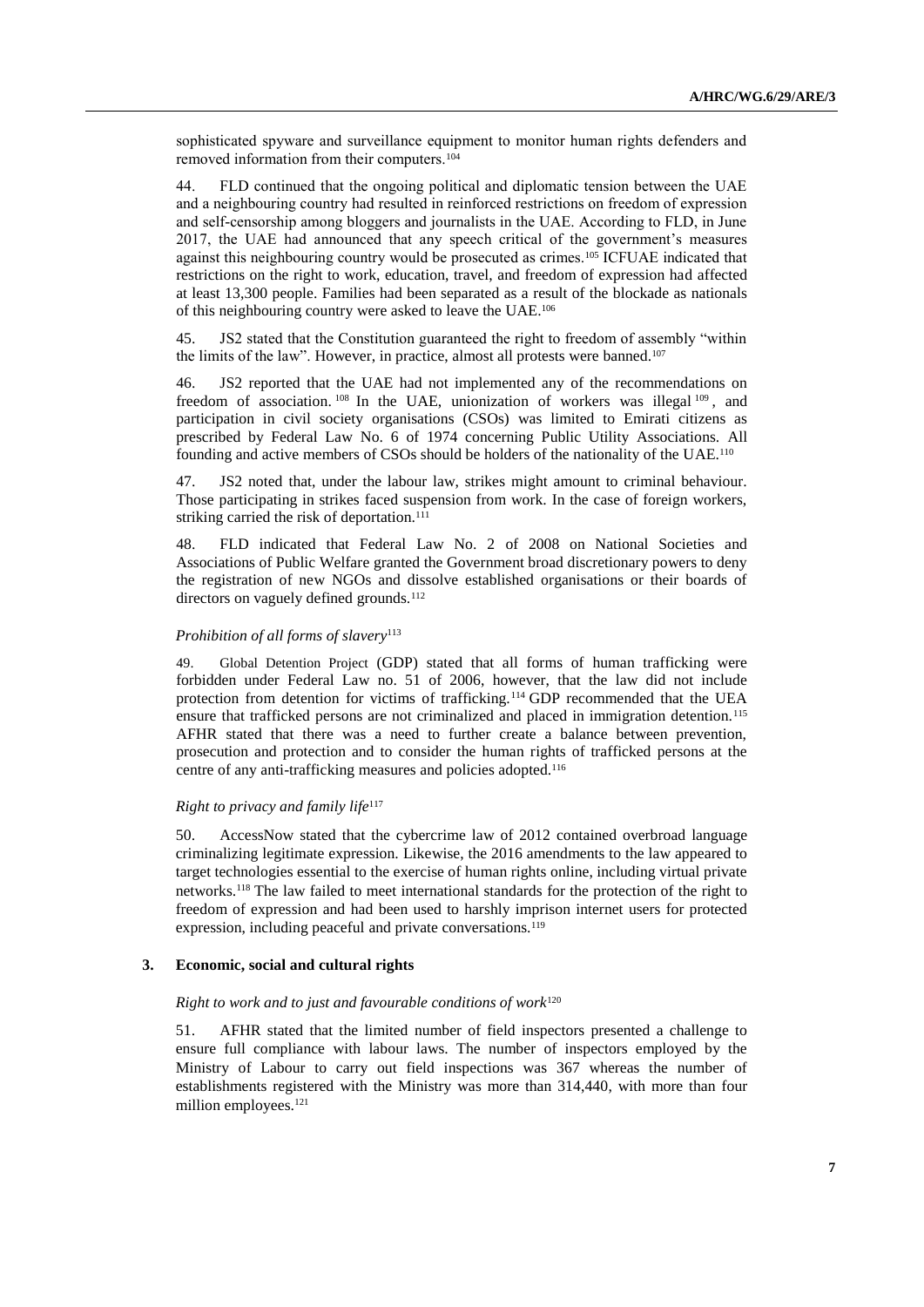#### **4. Rights of specific persons or groups**

#### *Women*<sup>122</sup>

52. HRW stated that discrimination on the basis of sex and gender was not included in the definition of discrimination in the 2015 anti-discrimination law, despite accepting, during its 2012 UPR, to "Fully incorporate in the Constitution or other national legislation the principle of equality between men and women".<sup>123</sup>

53. GCENR stated that the nationality law discriminated on the basis of gender with regard to the conferral of nationality on non-national spouses. Article 3 enshrined the right of Emirati men to confer nationality on foreign spouses, however, the same right was denied to Emirati women.<sup>124</sup>

54. According to HRW, Federal Law No. 28 of 2005 regulated matters of personal status, and some of its provisions discriminated against women. For instance, the law provided that, for a woman to marry, her male guardian must conclude her marriage contract; men had the right to unilaterally divorce their wives, whereas a woman who wished to divorce her husband must apply for a court order; a woman could lose her right to maintenance if, for example, she refused to have sexual relations with her husband without a lawful excuse; and women were required to "obey" their husbands. A woman might be considered disobedient, with few exceptions, if she decided to work without her husband's consent.<sup>125</sup>

55. HRW continued that Article 53 of the Penal Code allowed the imposition of "chastisement by a husband to his wife and the chastisement of minor children" so long as the assault did not exceed the limits prescribed by Sharia, or Islamic law. Marital rape was not a crime.<sup>126</sup> Furthermore, in 2010, the Federal [Supreme](http://www.hrw.org/news/2010/10/19/uae-spousal-abuse-never-right) Court issued a ruling—citing the Penal [Code—](http://www.hrw.org/news/2010/10/19/uae-spousal-abuse-never-right)that sanctioned husbands' beating and inflicting other [forms](http://www.hrw.org/news/2010/10/19/uae-spousal-abuse-never-right) of punishment or coercion on their wives, provided they did not leave physical marks.<sup>127</sup>

56. According to HRW, Article 356 of the Penal Code criminalizing (but not defining) "indecency" provided for a minimum sentence of one year in prison. In practice, UAE courts used this article to convict and sentence people for *zina* offenses, which included consensual sexual relations outside heterosexual marriage. <sup>128</sup>

57. AFHR and JS1 recommended ensuring that adequate support for physical and psychological recovery as well as reparation is provided to women victims of violence.<sup>129</sup>

### *Children*<sup>130</sup>

58. Global Initiative to End All Corporal Punishment of Children (GIEACPC) stated that corporal punishment of children was lawful, despite repeated recommendations to prohibit it by the Committee on the Rights of the Child and the Committee on the Rights of Persons with Disabilities, as well as those made during the 2<sup>nd</sup> cycle UPR. According to GIEACPC, the UAE had rejected UPR recommendations to prohibit all corporal punishment.<sup>131</sup>

59. GIEACPC continued that corporal punishment of children was unlawful in schools and penal institutions. However, it was lawful in all other settings, including in the home and as a sentence for a crime. GIEACPC noted the enactment of a Law on the Rights of the Child (law "Wadeema") since the last UPR in 2013, however, believed that there were no indications to explicitly prohibit corporal punishment in all settings.<sup>132</sup>

60. Child Rights International Network (CRIN) noted that there was no provision for corporal punishment as a sentence of the courts in the Penal Code, the Juvenile Delinquents and Vagrants Act or other criminal law. However, child offenders might be subject to corporal punishment under *Shari'a* law. Punishments included flogging, amputation, and –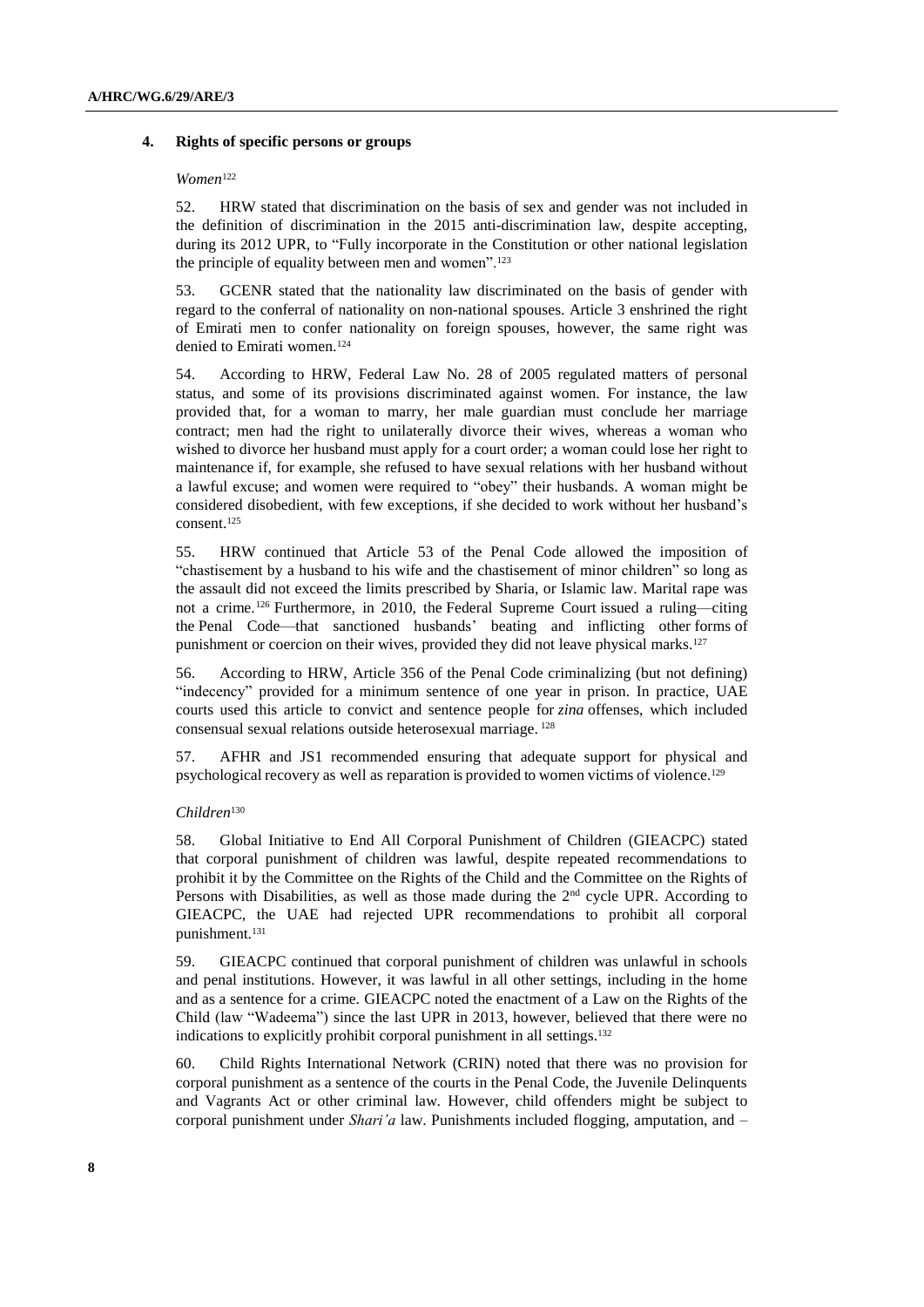as retaliation – injury similar to that for which the offender had been convicted of inflicting on the victim.<sup>133</sup>

61. CRIN stated that, under the Juvenile Delinquents and Vagrants Act, a juvenile might not be condemned to death, imprisonment or to financial penalties. Under this law, where the penalty would otherwise be death, a juvenile might not be sentenced to more than detention for 10 years. However, the Penal Code and other criminal laws did not apply to *hadd* or *qisas* offences, punishments for which included death. The Sharia Courts Act provided for Shari'a courts to try cases concerning crimes allegedly committed by juveniles and indicated that Shari'a punishments shall apply.<sup>134</sup>

62. CRIN recommended that the UAE raise the minimum age of criminal responsibility.<sup>135</sup>

#### *Migrants, refugees, asylum seekers and internally displaced persons*<sup>136</sup>

63. GDP stated that foreign workers entered the UAE through the *kafala* sponsorship scheme, which tied their visas to their employers. Among them, it was particularly the lowwage workers employed in certain industries—such as construction, services, and domestic work—who were most susceptible to exploitation under the *kafala* scheme.<sup>137</sup>

64. HRW stated that, despite labour reforms, the large migrant worker population remained acutely vulnerable to forced labour. <sup>138</sup> In 2016, a Labour Ministry decree outlining the rules for terminating employment and granting work permits to new employees took effect, which should theoretically make it easier for workers to change employers before their contract ended in case of violations of their rights. These reforms, however, did not apply to domestic workers.<sup>139</sup>

65. GDP stated that domestic workers were not covered in labour laws. For example, Article 3 of Law No. 8 of 1980 specifically exempted "domestic workers working in private residences". As they worked in the private household, they were particularly vulnerable to abusive work conditions and exploitation.<sup>140</sup>

66. According to HRW, at least 146,000 female migrant domestic workers were in the UAE for cleaning, cooking, and caring for families. HRW documented a range of abuses against domestic workers, including unpaid wages, confinement to the house, workdays of up to 21 hours with no rest breaks and no days off, and in some cases, employers physically or sexually assaulting them. Domestic workers faced legal and practical obstacles to redress, and many returned home without justice.<sup>141</sup>

67. HRW noted some reforms to increase domestic worker protection. By the end of 2017, domestic workers were to move from the Ministry of Interior's jurisdiction to the Ministry of Human Resources and Emiratisation, which oversaw all other workers. However, HRW indicated that, while this was an important move, it had not resulted in domestic workers benefiting from labour law protections. In 2017, the UAE also adopted a new law that would strengthen the protection of domestic workers, including granting them a weekly rest day and paid leave, but these protection measures remained weaker than those in the labour law.<sup>142</sup>

68. AFHR indicated that the UAE needed to accelerate the passing of the new legislation on domestic workers and to ensure the implementation of the law in full compliance by recruitment agencies and employers.<sup>143</sup> HRW stated that strong regulation, inspections, and enforcement of penalties were critical to ensuring that recruitment agencies and employers were held accountable and made to follow the law.<sup>144</sup>

69. GDP noted that migrants and refugees could remain in detention from a month to more than a year. International human rights organisations did not have access to facilities used to detain people for immigration-related reasons.<sup>145</sup>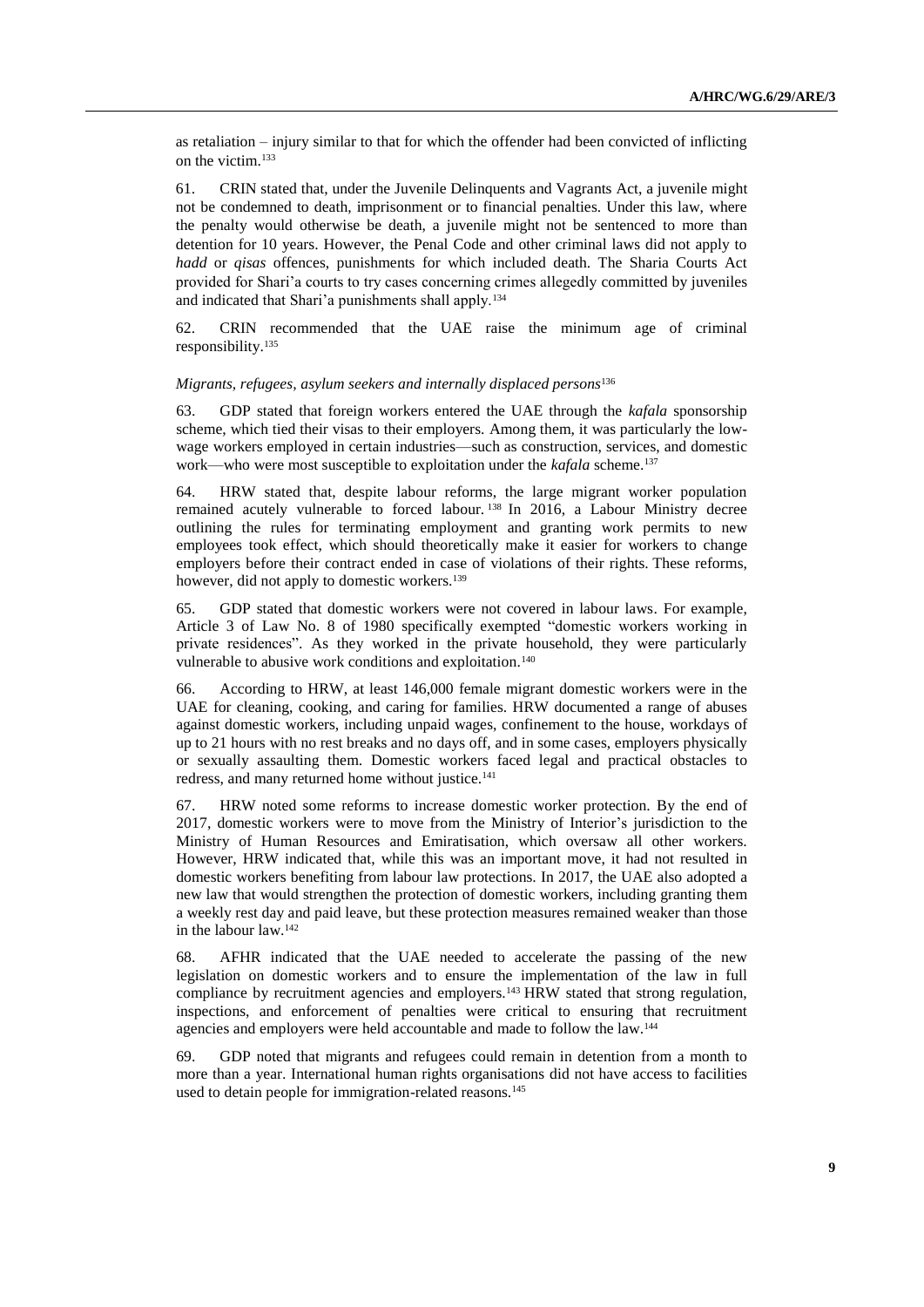70. According to GDP, there were at least seven facilities used for immigration-related detention, and except for one of them, all the others appeared to combine criminal incarceration with immigration functions. Furthermore, one of them, the Dubai Central Jail for Women detained children alongside their mothers.<sup>146</sup>

71. HRW stated that migrant workers had no right to organize or bargain collectively, and they faced penalties for going on strike.<sup>147</sup>

72. According to TAG, Cabinet Decree No. 7 of 2008 established that migrants seeking employment, i.e. residence permit, must undergo mandatory medical exams to detect infectious diseases including HIV/AIDS, TB, and hepatitis. Migrants found to be living with HIV were declared medically unfit to work and immediately deported.<sup>148</sup> TAG also indicated that, in January 2016, Decree No. 5 of 2016 had amended the existing regulations, according to which migrants seeking annual renewal of their residence permit equally had to undergo medical exams.<sup>149</sup>

73. TAG recommended that the UAE protect migrants' right to information and never delay diagnosis or withhold any medical information. Migrants must be able to directly receive comprehensive information and counselling on their health status. Migrants must have access to and be provided with copies of all results from the medical exams they underwent in the UAE.<sup>150</sup>

74. TAG also recommended that the UAE's medical examination must protect migrants' right to privacy and end the practice of directly informing migrants' employers while cutting migrants out of the flow of information regarding their own health. The UAE should end the practice whereby only representatives of a migrant's employer may receive medical exam results.<sup>151</sup>

#### *Stateless persons*<sup>152</sup>

75. Alkarama noted a regularization campaign conducted in 2008-2009, which promised naturalization for Bidoons. However, according to Alkarama, the process merely resulted in the issuance of statelessness registration cards.<sup>153</sup>

76. GCENR stated that the Emirati nationality law did not have a provision to grant its nationality to a child born on its territory if s/he would otherwise be stateless.<sup>154</sup>

77. GCENR stated that Emirati women's children and spouses, who were denied Emirati nationality, might not be able to own property and have access to health and social services. Such children might have difficulties with regard to access to education at schools and universities. They might be denied their freedom of movement, which might also lead to their deportation, despite there being no country of nationality to deport them to.<sup>155</sup>

78. HRW noted that authorities had also used citizenship revocation as a tool to punish peaceful dissidents and critics.<sup>156</sup> ISI stated that, despite the regulations for prohibition of arbitrary deprivation of nationality in the Constitution and the nationality law, the UAE's authorities had been arbitrarily depriving Emirati citizens of their nationality with increasing frequency. This practice was regulated through a decree issued by the President.<sup>157</sup>

79. According to ISI, procedures stipulated that after being signed by the President, the decree should be published in the Official Gazette, as stated in Article 114 of the Constitution. Despite this, the authorities had not published the Decree in the Gazette, and had so far prevented those who had been arbitrarily deprived of their nationality from seeing the Decree. The practice of citizenship revocation started with the trial of the accused in the "UAE 94" case. <sup>158</sup> In addition to being arbitrary, this practice was also indiscriminate, with some reports of entire families having had their nationality stripped off them, in retaliation to the political views of the husband/father.159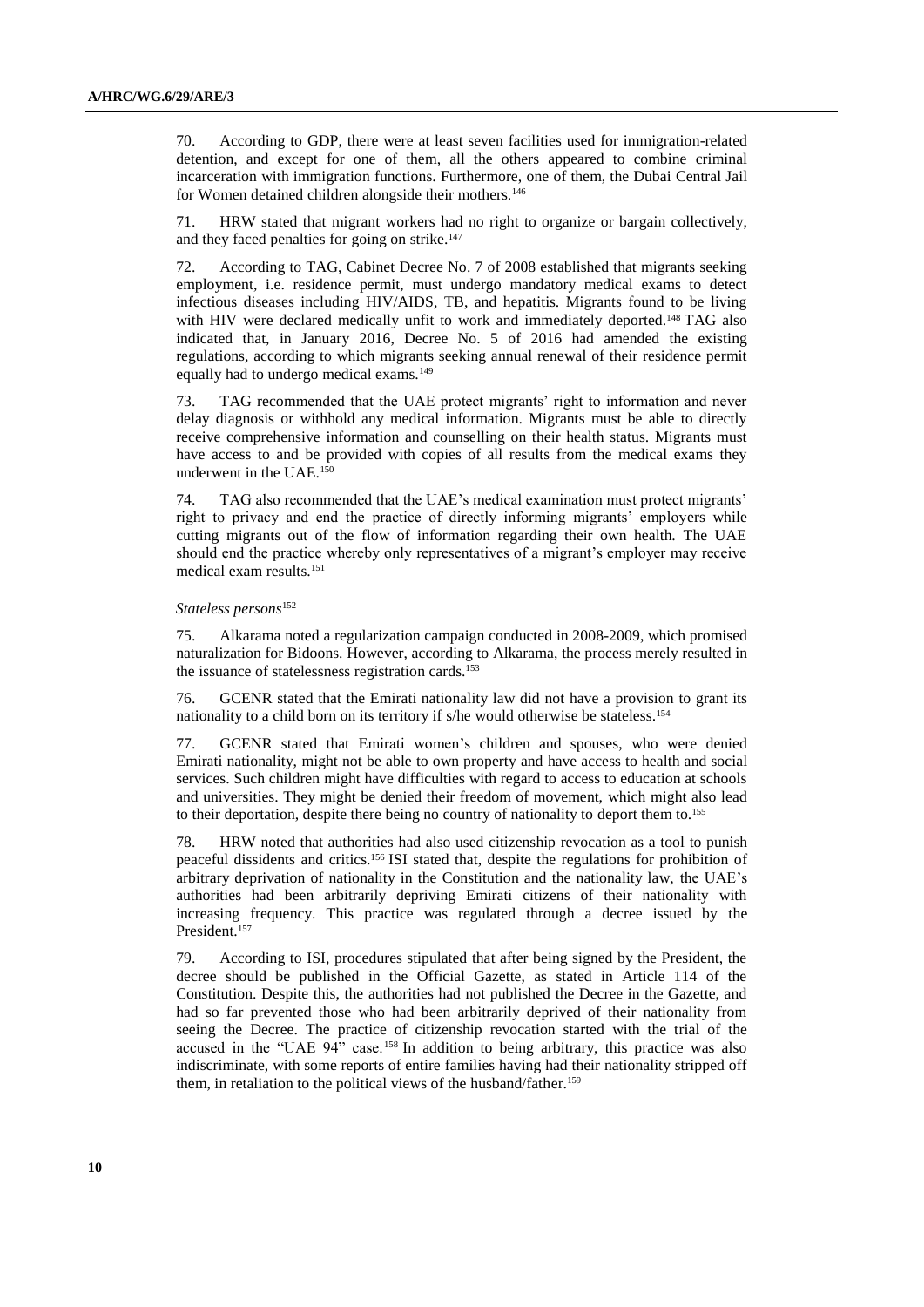*Notes*

<sup>1</sup> The stakeholders listed below have contributed information for this summary; the full texts of all original submissions are available at: [www.ohchr.org.](http://www.ohchr.org/)

*Civil society Individual submissions:*

| AccessNow                                                  | Access Now, New York (United States of America);                                      |
|------------------------------------------------------------|---------------------------------------------------------------------------------------|
| <b>ADF</b> International                                   | ADF International, Geneva (Switzerland);                                              |
| <b>ADHRB</b>                                               | Americans for Democracy and Human Rights in Bahrain, Washington D.C.                  |
|                                                            | (United States of America);                                                           |
| Alkarama                                                   | Alkarama Foundation, Geneva (Switzerland);                                            |
| <b>AFHR</b>                                                | Arab Federation for Human Rights, Geneva (Switzerland);                               |
| <b>CRIN</b>                                                | Child Rights International Network, London (United Kingdom of                         |
|                                                            | Great Britain and Northern Ireland);                                                  |
| <b>FLD</b>                                                 | Front Line Defenders - The International Foundation for the Protection of             |
|                                                            | Human Rights Defenders, Dublin (Ireland);                                             |
| <b>GCENR</b>                                               | Global Campaign for Equal Nationality Rights, New York (United States of<br>America); |
| <b>GDP</b>                                                 | Global Detention Project, Geneva (Switzerland);                                       |
| <b>GIEACPC</b>                                             | Global Initiative to End All Corporal Punishment of Children, London                  |
|                                                            | (United Kingdom of Great Britain and Northern Ireland);                               |
| <b>HRW</b>                                                 | Human Rights Watch, Geneva (Switzerland);                                             |
| <b>ICFUAE</b>                                              | International Campaign for Freedom in the UAE, London (United Kingdom                 |
|                                                            | of Great Britain and Northern Ireland);                                               |
| <b>ICJHR</b>                                               | International Centre for Justice and Human Rights, Geneva (Switzerland);              |
| ISI                                                        | Institute on Statelessness and Inclusion, Eindhoven, Netherlands;                     |
| <b>ODVV</b>                                                | Organization for Defending Victim of Violence, Tehran, Iran (Islamic                  |
|                                                            | Republic of);                                                                         |
| Reprieve                                                   | Reprieve, London (United Kingdom of Great Britain and Northern Ireland);              |
| <b>TAG</b>                                                 | Treatment Action Group, New York (United States of America).                          |
| Joint submissions:                                         |                                                                                       |
| JS 1                                                       | Joint submission 1 submitted by: The Gulf Association for Rights and                  |
|                                                            | Freedoms and The Arab Institute for Human Rights in UK, London (United                |
|                                                            | Kingdom of Great Britain and Northern Ireland);                                       |
| JS <sub>2</sub>                                            | Joint submission 2 submitted by: CIVICUS: World Alliance for Citizen                  |
|                                                            | Participation, Johannesburg (South Africa); Gulf Centre for Human Rights;             |
|                                                            | and the International Service for Human Rights, Geneva (Switzerland).                 |
| $2$ The following abbreviations are used in UPR documents: |                                                                                       |
| <b>ICESCR</b>                                              | International Covenant on Economic, Social and Cultural                               |
|                                                            | Rights;                                                                               |
| <b>ICCPR</b>                                               | International Covenant on Civil and Political Rights;                                 |
| <b>ICCPR-OP1</b>                                           | Optional Protocol to ICCPR;                                                           |
| <b>ICCPR-OP2</b>                                           | Second Optional Protocol to ICCPR, aiming at the abolition of                         |
| <b>CEDAW</b>                                               | the death penalty;<br>Convention on the Elimination of All Forms of Discrimination    |
|                                                            | against Women;                                                                        |
| CAT                                                        | Convention against Torture and Other Cruel, Inhuman or                                |
|                                                            | Degrading Treatment or Punishment;                                                    |
| OP-CAT                                                     | Optional Protocol to CAT;                                                             |
| <b>CRC</b>                                                 | Convention on the Rights of the Child;                                                |
| OP-CRC-AC                                                  | Optional Protocol to CRC on the involvement of children in                            |
|                                                            |                                                                                       |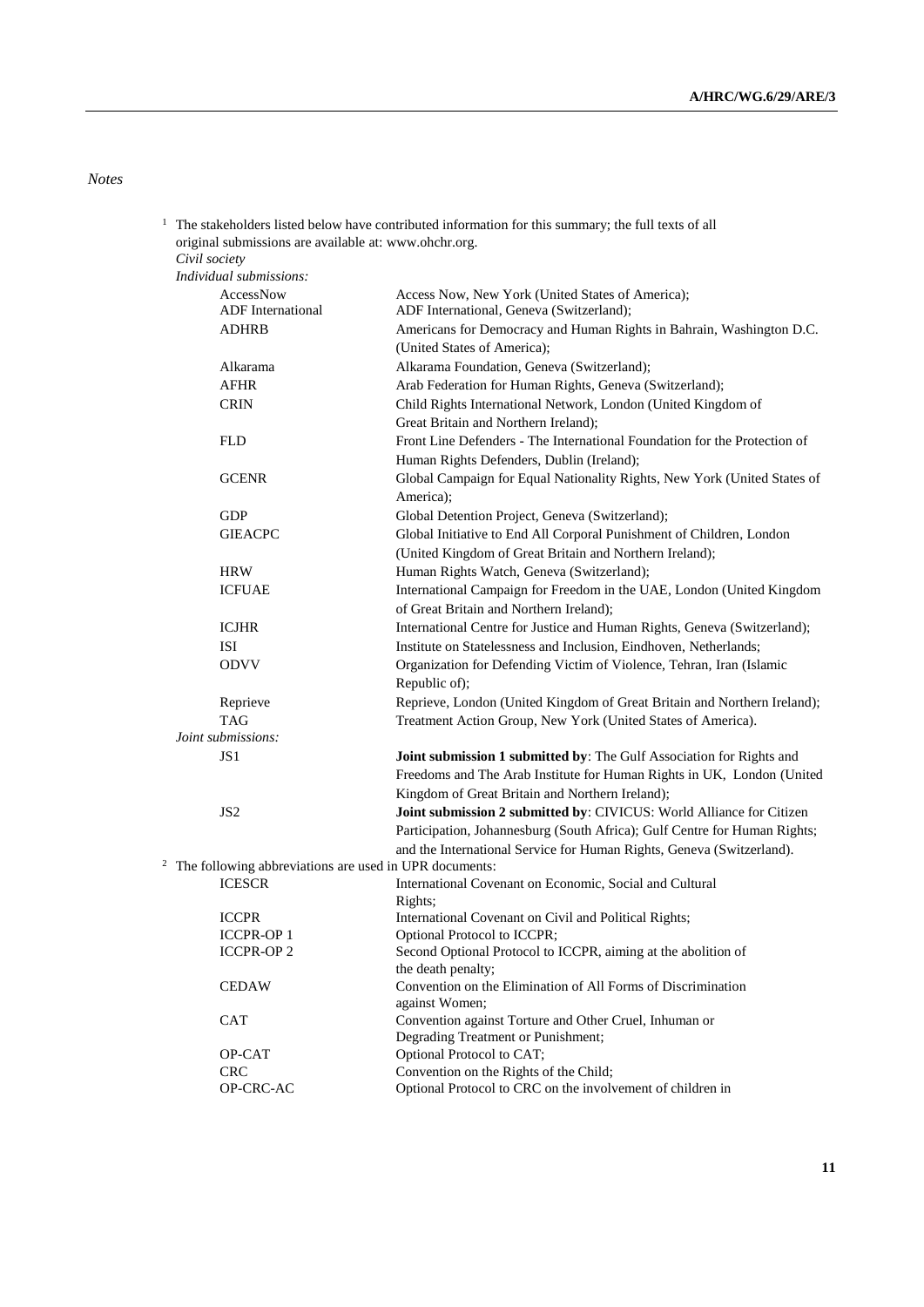| International Convention on the Protection of the Rights of All<br><b>ICRMW</b><br>Migrant Workers and Members of Their Families;<br>International Convention for the Protection of All Persons<br><b>ICPPED</b><br>from Enforced Disappearance.<br><sup>3</sup> For relevant recommendations, see A/HRC/23/14, paras. 128.1-128.25, 128.32-128.39, and 128.120,<br>128.126, 128.144-128.148, 128.150 and 128.154.<br><sup>4</sup> A/HRC/23/13, para. 128.7 (Australia). For the position of the United Arab Emirates, see<br>A/HRC/23/13/Add.1.<br><sup>5</sup> A/HRC/23/13, para. 128.10 (Finland). For the position of the United Arab Emirates, see<br>A/HRC/23/13/Add.1.<br><sup>6</sup> A/HRC/23/13, para. 128.11 (Netherlands). For the position of the United Arab Emirates, see<br>A/HRC/23/13/Add.1.<br>$7$ TAG, para.6.<br><sup>8</sup> AccessNow, para. 22.c. / ADHRB, para. 31. / Alkarama, para. 7 a). / FLD, recommendation 8). /<br>HRW, p. 5. / ICFUAE, para. 6.10. / ICJHR, recommendations. 8 and 9. / ISI, para. 27ii. / ODVV,<br>para. 41. /Reprieve, pp. 7-8. / TAG, paras. 51A and 51B.<br><sup>9</sup> JS2, p. 13.<br><sup>10</sup> ODVV, para. 32.<br>$11$ ISI, para. 27ii.<br>$12$ HRW, p. 2.<br><sup>13</sup> AccessNow, para.h. / JS2, p. 16.<br><sup>14</sup> AccessNow, para.h.<br><sup>15</sup> Alkarama, para. 18. a).<br><sup>16</sup> ICJHR, recommendation. 9.<br><sup>17</sup> ISI, para. 27i / GCENR, para. 16i.<br><sup>18</sup> For relevant recommendations, see A/HRC/23/13, paras. 128.41-128.50.<br><sup>19</sup> Alkarama, para. 13.<br><sup>20</sup> ICJHR, recommendation 13.<br><sup>21</sup> AFHR, para. 12. / JS1, p. 3.<br><sup>22</sup> Alkarama, para. 14.<br><sup>23</sup> Alkarama, para. 15.<br><sup>24</sup> For relevant recommendations, see A/HRC/23/13, paras.128.70-128.72 and 128.135-128.136.<br><sup>25</sup> ADHRB, para. 25.<br><sup>26</sup> HRW, p. 5.<br><sup>27</sup> For relevant recommendations, see A/HRC/23/13, paras. 128.158-128.161.<br><sup>28</sup> ODVV, paras. 19-31.<br><sup>29</sup> For relevant recommendations, see A/HRC/23/13, paras. 128.157.<br>30 A/HRC/23/13, para. 128.150 (Mexico). For the position of the United Arab Emirates, see<br>A/HRC/23/13/Add.1.<br><sup>31</sup> A/HRC/23/13, para. 128.157 (Mexico). For the position of the United Arab Emirates, see<br>A/HRC/23/13/Add.1.<br>32 ADHRB, para. 24.<br>33 FLD, para. 2. / HRW, p. 2. / ICJHR, para. 12. / JS2, para. 3.3.<br>34 HRW, p. 2.<br>35 JS2, para. 3.3.<br><sup>36</sup> FLD, para. 2.<br><sup>37</sup> Alkarama, para. 47.<br>38 Alkarama, para. 48.<br>39<br>Alkarama, para. 49.<br><sup>40</sup> For relevant recommendations, see A/HRC/23/13, paras. 128.122-128.132.<br><sup>41</sup> ADHRB, para. 29. |                               | armed conflict; |
|-----------------------------------------------------------------------------------------------------------------------------------------------------------------------------------------------------------------------------------------------------------------------------------------------------------------------------------------------------------------------------------------------------------------------------------------------------------------------------------------------------------------------------------------------------------------------------------------------------------------------------------------------------------------------------------------------------------------------------------------------------------------------------------------------------------------------------------------------------------------------------------------------------------------------------------------------------------------------------------------------------------------------------------------------------------------------------------------------------------------------------------------------------------------------------------------------------------------------------------------------------------------------------------------------------------------------------------------------------------------------------------------------------------------------------------------------------------------------------------------------------------------------------------------------------------------------------------------------------------------------------------------------------------------------------------------------------------------------------------------------------------------------------------------------------------------------------------------------------------------------------------------------------------------------------------------------------------------------------------------------------------------------------------------------------------------------------------------------------------------------------------------------------------------------------------------------------------------------------------------------------------------------------------------------------------------------------------------------------------------------------------------------------------------------------------------------------------------------------------------------------------------------------------------------------------------------------------------------------------------------------------------------------------------------------------------------------------------------------------------------------------------------------------|-------------------------------|-----------------|
|                                                                                                                                                                                                                                                                                                                                                                                                                                                                                                                                                                                                                                                                                                                                                                                                                                                                                                                                                                                                                                                                                                                                                                                                                                                                                                                                                                                                                                                                                                                                                                                                                                                                                                                                                                                                                                                                                                                                                                                                                                                                                                                                                                                                                                                                                                                                                                                                                                                                                                                                                                                                                                                                                                                                                                                   |                               |                 |
|                                                                                                                                                                                                                                                                                                                                                                                                                                                                                                                                                                                                                                                                                                                                                                                                                                                                                                                                                                                                                                                                                                                                                                                                                                                                                                                                                                                                                                                                                                                                                                                                                                                                                                                                                                                                                                                                                                                                                                                                                                                                                                                                                                                                                                                                                                                                                                                                                                                                                                                                                                                                                                                                                                                                                                                   |                               |                 |
|                                                                                                                                                                                                                                                                                                                                                                                                                                                                                                                                                                                                                                                                                                                                                                                                                                                                                                                                                                                                                                                                                                                                                                                                                                                                                                                                                                                                                                                                                                                                                                                                                                                                                                                                                                                                                                                                                                                                                                                                                                                                                                                                                                                                                                                                                                                                                                                                                                                                                                                                                                                                                                                                                                                                                                                   |                               |                 |
|                                                                                                                                                                                                                                                                                                                                                                                                                                                                                                                                                                                                                                                                                                                                                                                                                                                                                                                                                                                                                                                                                                                                                                                                                                                                                                                                                                                                                                                                                                                                                                                                                                                                                                                                                                                                                                                                                                                                                                                                                                                                                                                                                                                                                                                                                                                                                                                                                                                                                                                                                                                                                                                                                                                                                                                   |                               |                 |
|                                                                                                                                                                                                                                                                                                                                                                                                                                                                                                                                                                                                                                                                                                                                                                                                                                                                                                                                                                                                                                                                                                                                                                                                                                                                                                                                                                                                                                                                                                                                                                                                                                                                                                                                                                                                                                                                                                                                                                                                                                                                                                                                                                                                                                                                                                                                                                                                                                                                                                                                                                                                                                                                                                                                                                                   |                               |                 |
|                                                                                                                                                                                                                                                                                                                                                                                                                                                                                                                                                                                                                                                                                                                                                                                                                                                                                                                                                                                                                                                                                                                                                                                                                                                                                                                                                                                                                                                                                                                                                                                                                                                                                                                                                                                                                                                                                                                                                                                                                                                                                                                                                                                                                                                                                                                                                                                                                                                                                                                                                                                                                                                                                                                                                                                   |                               |                 |
|                                                                                                                                                                                                                                                                                                                                                                                                                                                                                                                                                                                                                                                                                                                                                                                                                                                                                                                                                                                                                                                                                                                                                                                                                                                                                                                                                                                                                                                                                                                                                                                                                                                                                                                                                                                                                                                                                                                                                                                                                                                                                                                                                                                                                                                                                                                                                                                                                                                                                                                                                                                                                                                                                                                                                                                   |                               |                 |
|                                                                                                                                                                                                                                                                                                                                                                                                                                                                                                                                                                                                                                                                                                                                                                                                                                                                                                                                                                                                                                                                                                                                                                                                                                                                                                                                                                                                                                                                                                                                                                                                                                                                                                                                                                                                                                                                                                                                                                                                                                                                                                                                                                                                                                                                                                                                                                                                                                                                                                                                                                                                                                                                                                                                                                                   |                               |                 |
|                                                                                                                                                                                                                                                                                                                                                                                                                                                                                                                                                                                                                                                                                                                                                                                                                                                                                                                                                                                                                                                                                                                                                                                                                                                                                                                                                                                                                                                                                                                                                                                                                                                                                                                                                                                                                                                                                                                                                                                                                                                                                                                                                                                                                                                                                                                                                                                                                                                                                                                                                                                                                                                                                                                                                                                   |                               |                 |
|                                                                                                                                                                                                                                                                                                                                                                                                                                                                                                                                                                                                                                                                                                                                                                                                                                                                                                                                                                                                                                                                                                                                                                                                                                                                                                                                                                                                                                                                                                                                                                                                                                                                                                                                                                                                                                                                                                                                                                                                                                                                                                                                                                                                                                                                                                                                                                                                                                                                                                                                                                                                                                                                                                                                                                                   |                               |                 |
|                                                                                                                                                                                                                                                                                                                                                                                                                                                                                                                                                                                                                                                                                                                                                                                                                                                                                                                                                                                                                                                                                                                                                                                                                                                                                                                                                                                                                                                                                                                                                                                                                                                                                                                                                                                                                                                                                                                                                                                                                                                                                                                                                                                                                                                                                                                                                                                                                                                                                                                                                                                                                                                                                                                                                                                   |                               |                 |
|                                                                                                                                                                                                                                                                                                                                                                                                                                                                                                                                                                                                                                                                                                                                                                                                                                                                                                                                                                                                                                                                                                                                                                                                                                                                                                                                                                                                                                                                                                                                                                                                                                                                                                                                                                                                                                                                                                                                                                                                                                                                                                                                                                                                                                                                                                                                                                                                                                                                                                                                                                                                                                                                                                                                                                                   |                               |                 |
|                                                                                                                                                                                                                                                                                                                                                                                                                                                                                                                                                                                                                                                                                                                                                                                                                                                                                                                                                                                                                                                                                                                                                                                                                                                                                                                                                                                                                                                                                                                                                                                                                                                                                                                                                                                                                                                                                                                                                                                                                                                                                                                                                                                                                                                                                                                                                                                                                                                                                                                                                                                                                                                                                                                                                                                   |                               |                 |
|                                                                                                                                                                                                                                                                                                                                                                                                                                                                                                                                                                                                                                                                                                                                                                                                                                                                                                                                                                                                                                                                                                                                                                                                                                                                                                                                                                                                                                                                                                                                                                                                                                                                                                                                                                                                                                                                                                                                                                                                                                                                                                                                                                                                                                                                                                                                                                                                                                                                                                                                                                                                                                                                                                                                                                                   |                               |                 |
|                                                                                                                                                                                                                                                                                                                                                                                                                                                                                                                                                                                                                                                                                                                                                                                                                                                                                                                                                                                                                                                                                                                                                                                                                                                                                                                                                                                                                                                                                                                                                                                                                                                                                                                                                                                                                                                                                                                                                                                                                                                                                                                                                                                                                                                                                                                                                                                                                                                                                                                                                                                                                                                                                                                                                                                   |                               |                 |
|                                                                                                                                                                                                                                                                                                                                                                                                                                                                                                                                                                                                                                                                                                                                                                                                                                                                                                                                                                                                                                                                                                                                                                                                                                                                                                                                                                                                                                                                                                                                                                                                                                                                                                                                                                                                                                                                                                                                                                                                                                                                                                                                                                                                                                                                                                                                                                                                                                                                                                                                                                                                                                                                                                                                                                                   |                               |                 |
|                                                                                                                                                                                                                                                                                                                                                                                                                                                                                                                                                                                                                                                                                                                                                                                                                                                                                                                                                                                                                                                                                                                                                                                                                                                                                                                                                                                                                                                                                                                                                                                                                                                                                                                                                                                                                                                                                                                                                                                                                                                                                                                                                                                                                                                                                                                                                                                                                                                                                                                                                                                                                                                                                                                                                                                   |                               |                 |
|                                                                                                                                                                                                                                                                                                                                                                                                                                                                                                                                                                                                                                                                                                                                                                                                                                                                                                                                                                                                                                                                                                                                                                                                                                                                                                                                                                                                                                                                                                                                                                                                                                                                                                                                                                                                                                                                                                                                                                                                                                                                                                                                                                                                                                                                                                                                                                                                                                                                                                                                                                                                                                                                                                                                                                                   |                               |                 |
|                                                                                                                                                                                                                                                                                                                                                                                                                                                                                                                                                                                                                                                                                                                                                                                                                                                                                                                                                                                                                                                                                                                                                                                                                                                                                                                                                                                                                                                                                                                                                                                                                                                                                                                                                                                                                                                                                                                                                                                                                                                                                                                                                                                                                                                                                                                                                                                                                                                                                                                                                                                                                                                                                                                                                                                   |                               |                 |
|                                                                                                                                                                                                                                                                                                                                                                                                                                                                                                                                                                                                                                                                                                                                                                                                                                                                                                                                                                                                                                                                                                                                                                                                                                                                                                                                                                                                                                                                                                                                                                                                                                                                                                                                                                                                                                                                                                                                                                                                                                                                                                                                                                                                                                                                                                                                                                                                                                                                                                                                                                                                                                                                                                                                                                                   |                               |                 |
|                                                                                                                                                                                                                                                                                                                                                                                                                                                                                                                                                                                                                                                                                                                                                                                                                                                                                                                                                                                                                                                                                                                                                                                                                                                                                                                                                                                                                                                                                                                                                                                                                                                                                                                                                                                                                                                                                                                                                                                                                                                                                                                                                                                                                                                                                                                                                                                                                                                                                                                                                                                                                                                                                                                                                                                   |                               |                 |
|                                                                                                                                                                                                                                                                                                                                                                                                                                                                                                                                                                                                                                                                                                                                                                                                                                                                                                                                                                                                                                                                                                                                                                                                                                                                                                                                                                                                                                                                                                                                                                                                                                                                                                                                                                                                                                                                                                                                                                                                                                                                                                                                                                                                                                                                                                                                                                                                                                                                                                                                                                                                                                                                                                                                                                                   |                               |                 |
|                                                                                                                                                                                                                                                                                                                                                                                                                                                                                                                                                                                                                                                                                                                                                                                                                                                                                                                                                                                                                                                                                                                                                                                                                                                                                                                                                                                                                                                                                                                                                                                                                                                                                                                                                                                                                                                                                                                                                                                                                                                                                                                                                                                                                                                                                                                                                                                                                                                                                                                                                                                                                                                                                                                                                                                   |                               |                 |
|                                                                                                                                                                                                                                                                                                                                                                                                                                                                                                                                                                                                                                                                                                                                                                                                                                                                                                                                                                                                                                                                                                                                                                                                                                                                                                                                                                                                                                                                                                                                                                                                                                                                                                                                                                                                                                                                                                                                                                                                                                                                                                                                                                                                                                                                                                                                                                                                                                                                                                                                                                                                                                                                                                                                                                                   |                               |                 |
|                                                                                                                                                                                                                                                                                                                                                                                                                                                                                                                                                                                                                                                                                                                                                                                                                                                                                                                                                                                                                                                                                                                                                                                                                                                                                                                                                                                                                                                                                                                                                                                                                                                                                                                                                                                                                                                                                                                                                                                                                                                                                                                                                                                                                                                                                                                                                                                                                                                                                                                                                                                                                                                                                                                                                                                   |                               |                 |
|                                                                                                                                                                                                                                                                                                                                                                                                                                                                                                                                                                                                                                                                                                                                                                                                                                                                                                                                                                                                                                                                                                                                                                                                                                                                                                                                                                                                                                                                                                                                                                                                                                                                                                                                                                                                                                                                                                                                                                                                                                                                                                                                                                                                                                                                                                                                                                                                                                                                                                                                                                                                                                                                                                                                                                                   |                               |                 |
|                                                                                                                                                                                                                                                                                                                                                                                                                                                                                                                                                                                                                                                                                                                                                                                                                                                                                                                                                                                                                                                                                                                                                                                                                                                                                                                                                                                                                                                                                                                                                                                                                                                                                                                                                                                                                                                                                                                                                                                                                                                                                                                                                                                                                                                                                                                                                                                                                                                                                                                                                                                                                                                                                                                                                                                   |                               |                 |
|                                                                                                                                                                                                                                                                                                                                                                                                                                                                                                                                                                                                                                                                                                                                                                                                                                                                                                                                                                                                                                                                                                                                                                                                                                                                                                                                                                                                                                                                                                                                                                                                                                                                                                                                                                                                                                                                                                                                                                                                                                                                                                                                                                                                                                                                                                                                                                                                                                                                                                                                                                                                                                                                                                                                                                                   |                               |                 |
|                                                                                                                                                                                                                                                                                                                                                                                                                                                                                                                                                                                                                                                                                                                                                                                                                                                                                                                                                                                                                                                                                                                                                                                                                                                                                                                                                                                                                                                                                                                                                                                                                                                                                                                                                                                                                                                                                                                                                                                                                                                                                                                                                                                                                                                                                                                                                                                                                                                                                                                                                                                                                                                                                                                                                                                   |                               |                 |
|                                                                                                                                                                                                                                                                                                                                                                                                                                                                                                                                                                                                                                                                                                                                                                                                                                                                                                                                                                                                                                                                                                                                                                                                                                                                                                                                                                                                                                                                                                                                                                                                                                                                                                                                                                                                                                                                                                                                                                                                                                                                                                                                                                                                                                                                                                                                                                                                                                                                                                                                                                                                                                                                                                                                                                                   |                               |                 |
|                                                                                                                                                                                                                                                                                                                                                                                                                                                                                                                                                                                                                                                                                                                                                                                                                                                                                                                                                                                                                                                                                                                                                                                                                                                                                                                                                                                                                                                                                                                                                                                                                                                                                                                                                                                                                                                                                                                                                                                                                                                                                                                                                                                                                                                                                                                                                                                                                                                                                                                                                                                                                                                                                                                                                                                   |                               |                 |
|                                                                                                                                                                                                                                                                                                                                                                                                                                                                                                                                                                                                                                                                                                                                                                                                                                                                                                                                                                                                                                                                                                                                                                                                                                                                                                                                                                                                                                                                                                                                                                                                                                                                                                                                                                                                                                                                                                                                                                                                                                                                                                                                                                                                                                                                                                                                                                                                                                                                                                                                                                                                                                                                                                                                                                                   |                               |                 |
|                                                                                                                                                                                                                                                                                                                                                                                                                                                                                                                                                                                                                                                                                                                                                                                                                                                                                                                                                                                                                                                                                                                                                                                                                                                                                                                                                                                                                                                                                                                                                                                                                                                                                                                                                                                                                                                                                                                                                                                                                                                                                                                                                                                                                                                                                                                                                                                                                                                                                                                                                                                                                                                                                                                                                                                   |                               |                 |
|                                                                                                                                                                                                                                                                                                                                                                                                                                                                                                                                                                                                                                                                                                                                                                                                                                                                                                                                                                                                                                                                                                                                                                                                                                                                                                                                                                                                                                                                                                                                                                                                                                                                                                                                                                                                                                                                                                                                                                                                                                                                                                                                                                                                                                                                                                                                                                                                                                                                                                                                                                                                                                                                                                                                                                                   |                               |                 |
|                                                                                                                                                                                                                                                                                                                                                                                                                                                                                                                                                                                                                                                                                                                                                                                                                                                                                                                                                                                                                                                                                                                                                                                                                                                                                                                                                                                                                                                                                                                                                                                                                                                                                                                                                                                                                                                                                                                                                                                                                                                                                                                                                                                                                                                                                                                                                                                                                                                                                                                                                                                                                                                                                                                                                                                   |                               |                 |
|                                                                                                                                                                                                                                                                                                                                                                                                                                                                                                                                                                                                                                                                                                                                                                                                                                                                                                                                                                                                                                                                                                                                                                                                                                                                                                                                                                                                                                                                                                                                                                                                                                                                                                                                                                                                                                                                                                                                                                                                                                                                                                                                                                                                                                                                                                                                                                                                                                                                                                                                                                                                                                                                                                                                                                                   |                               |                 |
|                                                                                                                                                                                                                                                                                                                                                                                                                                                                                                                                                                                                                                                                                                                                                                                                                                                                                                                                                                                                                                                                                                                                                                                                                                                                                                                                                                                                                                                                                                                                                                                                                                                                                                                                                                                                                                                                                                                                                                                                                                                                                                                                                                                                                                                                                                                                                                                                                                                                                                                                                                                                                                                                                                                                                                                   |                               |                 |
|                                                                                                                                                                                                                                                                                                                                                                                                                                                                                                                                                                                                                                                                                                                                                                                                                                                                                                                                                                                                                                                                                                                                                                                                                                                                                                                                                                                                                                                                                                                                                                                                                                                                                                                                                                                                                                                                                                                                                                                                                                                                                                                                                                                                                                                                                                                                                                                                                                                                                                                                                                                                                                                                                                                                                                                   |                               |                 |
|                                                                                                                                                                                                                                                                                                                                                                                                                                                                                                                                                                                                                                                                                                                                                                                                                                                                                                                                                                                                                                                                                                                                                                                                                                                                                                                                                                                                                                                                                                                                                                                                                                                                                                                                                                                                                                                                                                                                                                                                                                                                                                                                                                                                                                                                                                                                                                                                                                                                                                                                                                                                                                                                                                                                                                                   |                               |                 |
|                                                                                                                                                                                                                                                                                                                                                                                                                                                                                                                                                                                                                                                                                                                                                                                                                                                                                                                                                                                                                                                                                                                                                                                                                                                                                                                                                                                                                                                                                                                                                                                                                                                                                                                                                                                                                                                                                                                                                                                                                                                                                                                                                                                                                                                                                                                                                                                                                                                                                                                                                                                                                                                                                                                                                                                   |                               |                 |
|                                                                                                                                                                                                                                                                                                                                                                                                                                                                                                                                                                                                                                                                                                                                                                                                                                                                                                                                                                                                                                                                                                                                                                                                                                                                                                                                                                                                                                                                                                                                                                                                                                                                                                                                                                                                                                                                                                                                                                                                                                                                                                                                                                                                                                                                                                                                                                                                                                                                                                                                                                                                                                                                                                                                                                                   |                               |                 |
|                                                                                                                                                                                                                                                                                                                                                                                                                                                                                                                                                                                                                                                                                                                                                                                                                                                                                                                                                                                                                                                                                                                                                                                                                                                                                                                                                                                                                                                                                                                                                                                                                                                                                                                                                                                                                                                                                                                                                                                                                                                                                                                                                                                                                                                                                                                                                                                                                                                                                                                                                                                                                                                                                                                                                                                   |                               |                 |
|                                                                                                                                                                                                                                                                                                                                                                                                                                                                                                                                                                                                                                                                                                                                                                                                                                                                                                                                                                                                                                                                                                                                                                                                                                                                                                                                                                                                                                                                                                                                                                                                                                                                                                                                                                                                                                                                                                                                                                                                                                                                                                                                                                                                                                                                                                                                                                                                                                                                                                                                                                                                                                                                                                                                                                                   |                               |                 |
|                                                                                                                                                                                                                                                                                                                                                                                                                                                                                                                                                                                                                                                                                                                                                                                                                                                                                                                                                                                                                                                                                                                                                                                                                                                                                                                                                                                                                                                                                                                                                                                                                                                                                                                                                                                                                                                                                                                                                                                                                                                                                                                                                                                                                                                                                                                                                                                                                                                                                                                                                                                                                                                                                                                                                                                   |                               |                 |
|                                                                                                                                                                                                                                                                                                                                                                                                                                                                                                                                                                                                                                                                                                                                                                                                                                                                                                                                                                                                                                                                                                                                                                                                                                                                                                                                                                                                                                                                                                                                                                                                                                                                                                                                                                                                                                                                                                                                                                                                                                                                                                                                                                                                                                                                                                                                                                                                                                                                                                                                                                                                                                                                                                                                                                                   |                               |                 |
|                                                                                                                                                                                                                                                                                                                                                                                                                                                                                                                                                                                                                                                                                                                                                                                                                                                                                                                                                                                                                                                                                                                                                                                                                                                                                                                                                                                                                                                                                                                                                                                                                                                                                                                                                                                                                                                                                                                                                                                                                                                                                                                                                                                                                                                                                                                                                                                                                                                                                                                                                                                                                                                                                                                                                                                   |                               |                 |
|                                                                                                                                                                                                                                                                                                                                                                                                                                                                                                                                                                                                                                                                                                                                                                                                                                                                                                                                                                                                                                                                                                                                                                                                                                                                                                                                                                                                                                                                                                                                                                                                                                                                                                                                                                                                                                                                                                                                                                                                                                                                                                                                                                                                                                                                                                                                                                                                                                                                                                                                                                                                                                                                                                                                                                                   |                               |                 |
|                                                                                                                                                                                                                                                                                                                                                                                                                                                                                                                                                                                                                                                                                                                                                                                                                                                                                                                                                                                                                                                                                                                                                                                                                                                                                                                                                                                                                                                                                                                                                                                                                                                                                                                                                                                                                                                                                                                                                                                                                                                                                                                                                                                                                                                                                                                                                                                                                                                                                                                                                                                                                                                                                                                                                                                   |                               |                 |
|                                                                                                                                                                                                                                                                                                                                                                                                                                                                                                                                                                                                                                                                                                                                                                                                                                                                                                                                                                                                                                                                                                                                                                                                                                                                                                                                                                                                                                                                                                                                                                                                                                                                                                                                                                                                                                                                                                                                                                                                                                                                                                                                                                                                                                                                                                                                                                                                                                                                                                                                                                                                                                                                                                                                                                                   |                               |                 |
|                                                                                                                                                                                                                                                                                                                                                                                                                                                                                                                                                                                                                                                                                                                                                                                                                                                                                                                                                                                                                                                                                                                                                                                                                                                                                                                                                                                                                                                                                                                                                                                                                                                                                                                                                                                                                                                                                                                                                                                                                                                                                                                                                                                                                                                                                                                                                                                                                                                                                                                                                                                                                                                                                                                                                                                   |                               |                 |
|                                                                                                                                                                                                                                                                                                                                                                                                                                                                                                                                                                                                                                                                                                                                                                                                                                                                                                                                                                                                                                                                                                                                                                                                                                                                                                                                                                                                                                                                                                                                                                                                                                                                                                                                                                                                                                                                                                                                                                                                                                                                                                                                                                                                                                                                                                                                                                                                                                                                                                                                                                                                                                                                                                                                                                                   | <sup>42</sup> Reprieve, p. 3. |                 |
| 43 Reprieve, p. 3.                                                                                                                                                                                                                                                                                                                                                                                                                                                                                                                                                                                                                                                                                                                                                                                                                                                                                                                                                                                                                                                                                                                                                                                                                                                                                                                                                                                                                                                                                                                                                                                                                                                                                                                                                                                                                                                                                                                                                                                                                                                                                                                                                                                                                                                                                                                                                                                                                                                                                                                                                                                                                                                                                                                                                                |                               |                 |
| 44<br>A/HRC/23/31, para. 128.130 (Hungary). For the position of the United Arab Emirates, see                                                                                                                                                                                                                                                                                                                                                                                                                                                                                                                                                                                                                                                                                                                                                                                                                                                                                                                                                                                                                                                                                                                                                                                                                                                                                                                                                                                                                                                                                                                                                                                                                                                                                                                                                                                                                                                                                                                                                                                                                                                                                                                                                                                                                                                                                                                                                                                                                                                                                                                                                                                                                                                                                     |                               |                 |
| A/HRC/23/13/Add.1.                                                                                                                                                                                                                                                                                                                                                                                                                                                                                                                                                                                                                                                                                                                                                                                                                                                                                                                                                                                                                                                                                                                                                                                                                                                                                                                                                                                                                                                                                                                                                                                                                                                                                                                                                                                                                                                                                                                                                                                                                                                                                                                                                                                                                                                                                                                                                                                                                                                                                                                                                                                                                                                                                                                                                                |                               |                 |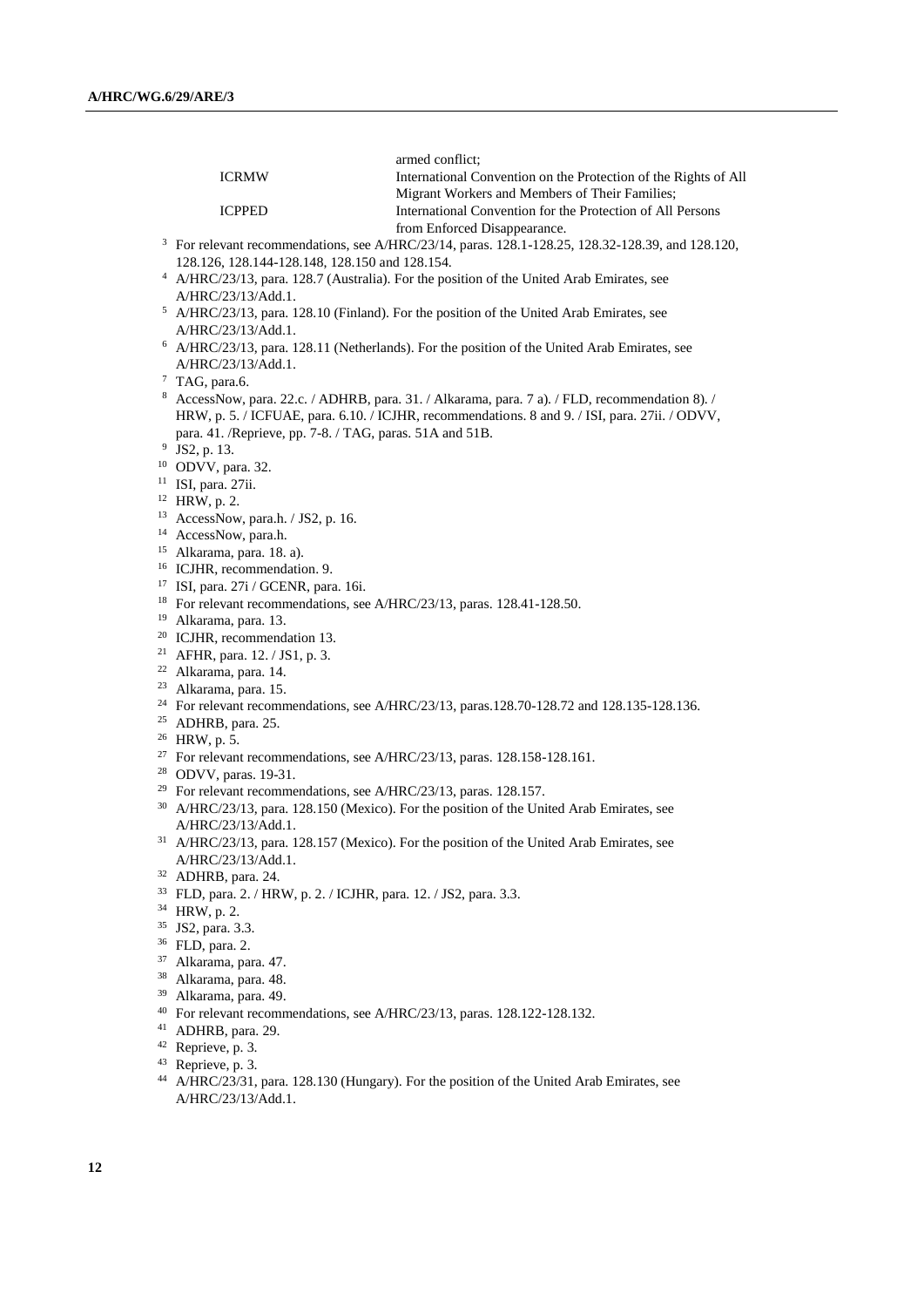- ADHRB, para. 22.
- Reprieve, p. 3.
- Alkarama, para. 25.
- Alkarama, para. 26.
- Alkarama, para. .27.
- JS2, para.
- HRW, p. 4.
- HRW, p. 4.
- Reprieve, p. 6.
- A/HRC/23/31, para. 128.131 (Denmark). For the position of the United Arab Emirates, see A/HRC/23/13/Add.1.
- A/HRC/23/31, para. 128.132 (Spain). For the position of the United Arab Emirates, see A/HRC/23/13/Add.1.
- ADHRB, para. 27.
- Reprieve, pp. 5-6.
- HRW, p. 3.
- Reprieve, pp. 5-6.
- Alkarama, paras. 29-30.
- Reprieve, p. 6.
- Reprieve, p. 6.
- ICFUAE, para. 3.5.
- Alkarama, para. 34.
- Alkarama, para. 35.
- ICFUAE, para. 2.4.
- ICJHR, para. 30.
- For relevant recommendations, see A/HRC/23/13, paras.128.155-128.156 and 128.177.
- Reprieve, p. 4.
- FLD, para. 17.
- Reprieve, p. 5.
- Reprieve, p. 5.
- ICFUAE, para. 3.2.
- Alkalrama, para. 43.
- For relevant recommendations, see A/HRC/23/13, paras. 128.104-128.106-128.119, 128.172. and 128.175.
- ADF International, para.3.
- JS2, para. 4.1.
- A/HRC/23/13, para. 128.111 (Italy). For the position of the United Arab Emirates, see A/HRC/23/13/Add.1.
- ADHRB, para. 10.
- A/HRC/23/13, para. 128.105 (Austria). For the position of the United Arab Emirates, see A/HRC/23/13/Add.1.
- A/HRC/23/13, para. 128.103 (Belgium). For the position of the United Arab Emirates, see A/HRC/23/13/Add.1.
- FLD, para. 1. See also HRW, pp. 2-3.
- Alkarama, para. 42.
- 84 ICJHR, para. 6.
- Alkarama, para. 44.
- ICJHR, para. 14.
- 87 A/HRC/23/13, para. 128.106 (United Kingdom of Great Britain and Northern Ireland). For the position of the United Arab Emirates, see A/HRC/23/13/Add.1.
- ADHRB, para. 11.
- Alkarama, para. 8.
- JS2, para. 4.3.
- Alkalrama, para. 43. / FLD, para. 8.
- A/HRC/23/13, para. 128.112 (Ireland).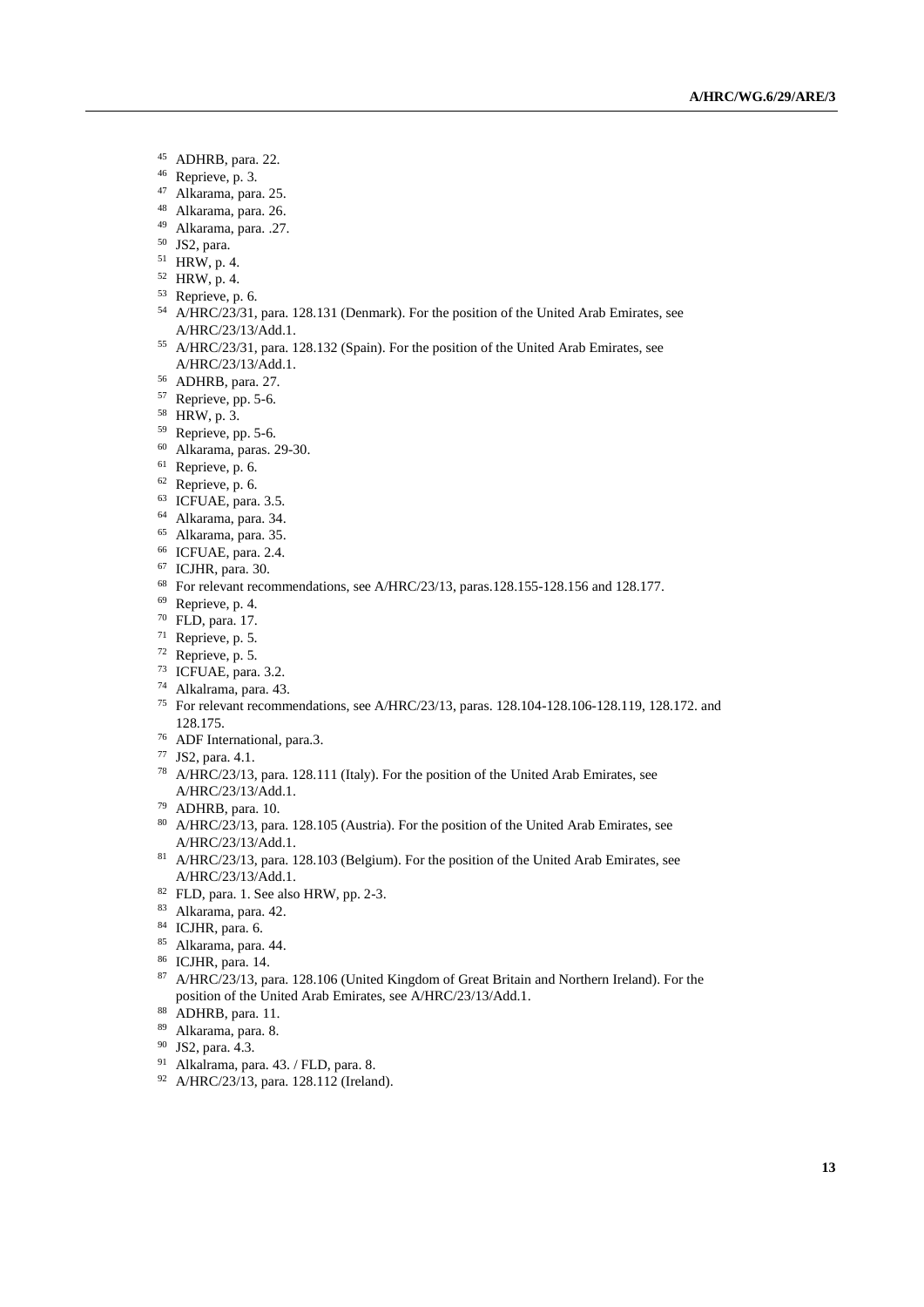- 93 A/HRC/23/13, para. 128.108 (United States of America). For the position of the United Arab Emirates, see A/HRC/23/13/Add.1.
- ADHRB, para. 14.
- Alkarama, para. 45.
- ICJHR, para.9.
- FLD, para. 14. / ICFUAE, para. 4.1.
- ICFUAE, paras. 5.1-5.2.
- A/HRC/23/13, para. 128.105 (Austria). For the position of the United Arab Emirates, see A/HRC/23/13/Add.1.
- A/HRC/23/13, para. 128.117 (Italy). For the position of the United Arab Emirates, see A/HRC/23/13/Add.1.
- ADHRB, para. 20.
- ICJHR, para. 11.
- JS2, para. 4.4.
- FLD, paras. 20-21.
- FLD, para. 7.
- ICFUAE, para. 4.5.
- JS2, para. 5.2.
- JS2, para. 2.1.
- JS2, para. 2.6.
- JS2, para. 2.7.
- JS2, paras. 5.4-5.5.
- FLD, para. 6.
- For relevant recommendations, see A/HRC/23/13, paras. 128.137-128.143.
- GDP, pp. 3-4.
- GDP, p. 5.
- AFHR, para. 30.
- <sup>117</sup> For relevant recommendations, see A/HRC/23/13, paras. 128.108, 128.112, 128.114, and 128.155-128.156.
- <sup>118</sup> AccessNow, para. 16.
- <sup>119</sup> AccessNow, para. 16.
- <sup>120</sup> For relevant recommendations, see A/HRC/23/13, paras. 128.57, 128.62, 128.67-128.69.
- AFHR, para. 22.
- For relevant recommendations, see A/HRC/23/13, paras.128.74-128.75, 128.79-128.84, 128.87- 128.88, 128.91, 128.93-128.95, 128.97-128.98, and 128.101-128.102.128.85-128.86, 128.90, 128.92, and 128.134.
- HRW, p. 5.
- GCNER, para. 13.
- HRW, p. 5.
- HRW, p. 5.
- HRW, p. 5.
- HRW, p. 5.
- AFHR, para. 11. / JS1, p. 3.
- For relevant recommendations, see A/HRC/23/13, paras. 128.164-128.167.
- GIEACPC, p.1 / para. 1.1.
- GIEACPC, para. 1.2 / p0. 2.
- CRIN, para. 6.
- CRIN, paras. 4-5.
- CRIN, p. 3.
- <sup>136</sup> For relevant recommendations, see A/HRC/23/13, paras. 128.51-128.69.
- GDP, p. 2.
- HRW, p. 1.
- HRW, p. 1.
- GDP, p. 5.
- HRW, pp. 1-2.
- HRW, p. 2.